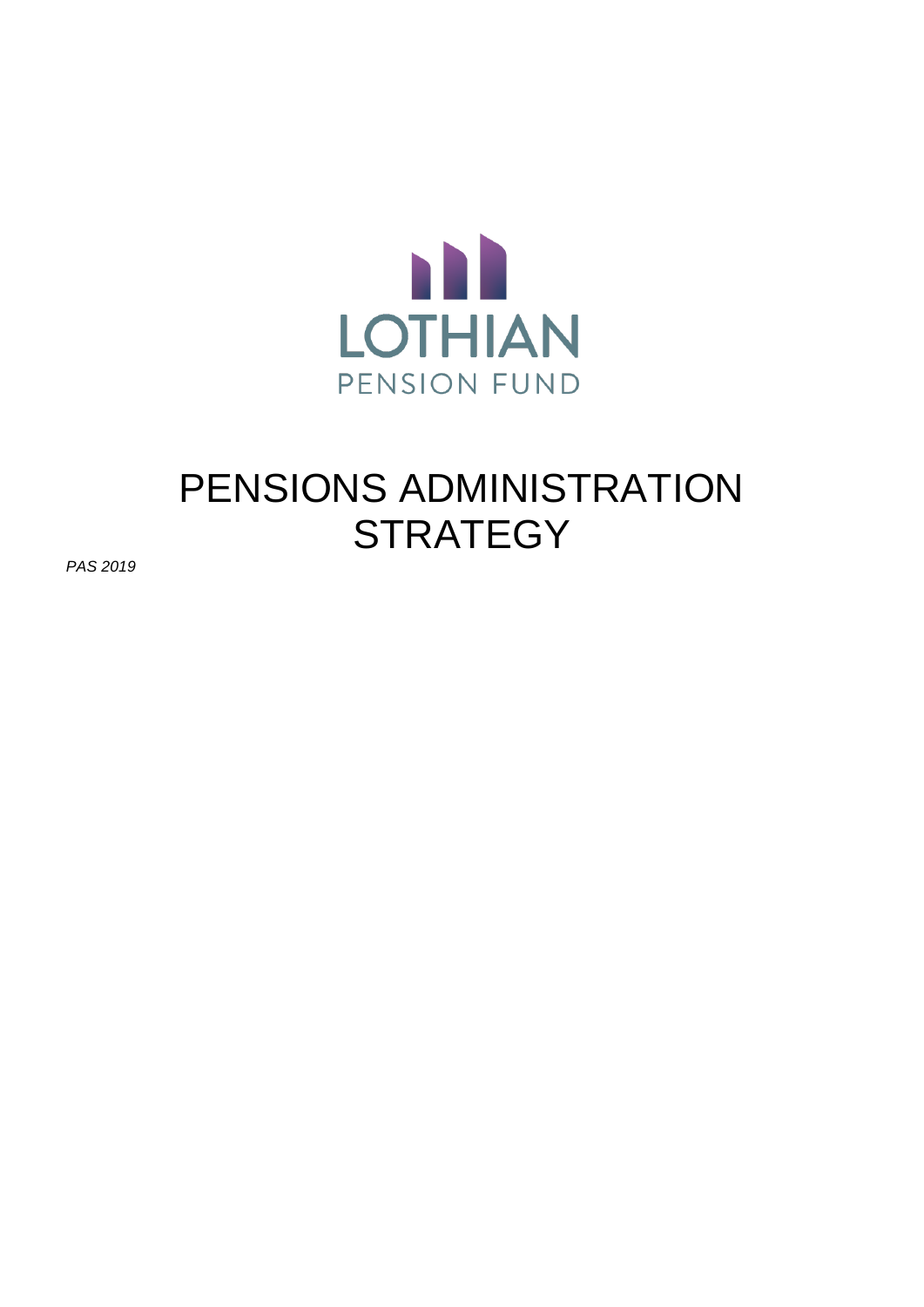## **Contents**

| 1. Introduction                                                                                                                                                                                                                                                                  | 3  |
|----------------------------------------------------------------------------------------------------------------------------------------------------------------------------------------------------------------------------------------------------------------------------------|----|
| 2. Purpose of the Pensions Administration Strategy<br>2.1 Strategy principles                                                                                                                                                                                                    | 3  |
| 3. Roles and Responsibilities                                                                                                                                                                                                                                                    | 4  |
| 4. Service Standards<br>4.1 Service standards expected from the employer<br>4.2 Service standards employers can expect from the Fund                                                                                                                                             | 5  |
| 5. Costs                                                                                                                                                                                                                                                                         | 8  |
| 6. Performance Measurement and Reporting<br>6.1 Fund performance against Customer Charter and Service Standards<br>6.2 Fund and Employer performance against agreed service standards                                                                                            | 8  |
| 7. Procedures for improving employer performance                                                                                                                                                                                                                                 | 8  |
| 8. Circumstances where costs might be recovered as a result of<br>poor performance<br>8.1 Circumstances where direct costs might be recovered as a result of<br>poor performance<br>8.2 Circumstances where indirect costs might be recovered as a result of<br>poor performance | 9  |
| 9. Other actions which the Fund may be required to take                                                                                                                                                                                                                          | 10 |
| 10 Circumstances where employers are unhappy with Fund performance                                                                                                                                                                                                               | 10 |
| Appendix A – The role and responsibilities of the Employer                                                                                                                                                                                                                       |    |
| Appendix B - The role and responsibilities of the Fund                                                                                                                                                                                                                           |    |
| <b>Appendix C - Performance Measures</b>                                                                                                                                                                                                                                         |    |
|                                                                                                                                                                                                                                                                                  |    |

**Appendix D – Sample Compliance Certificate and Authorised Signatory List**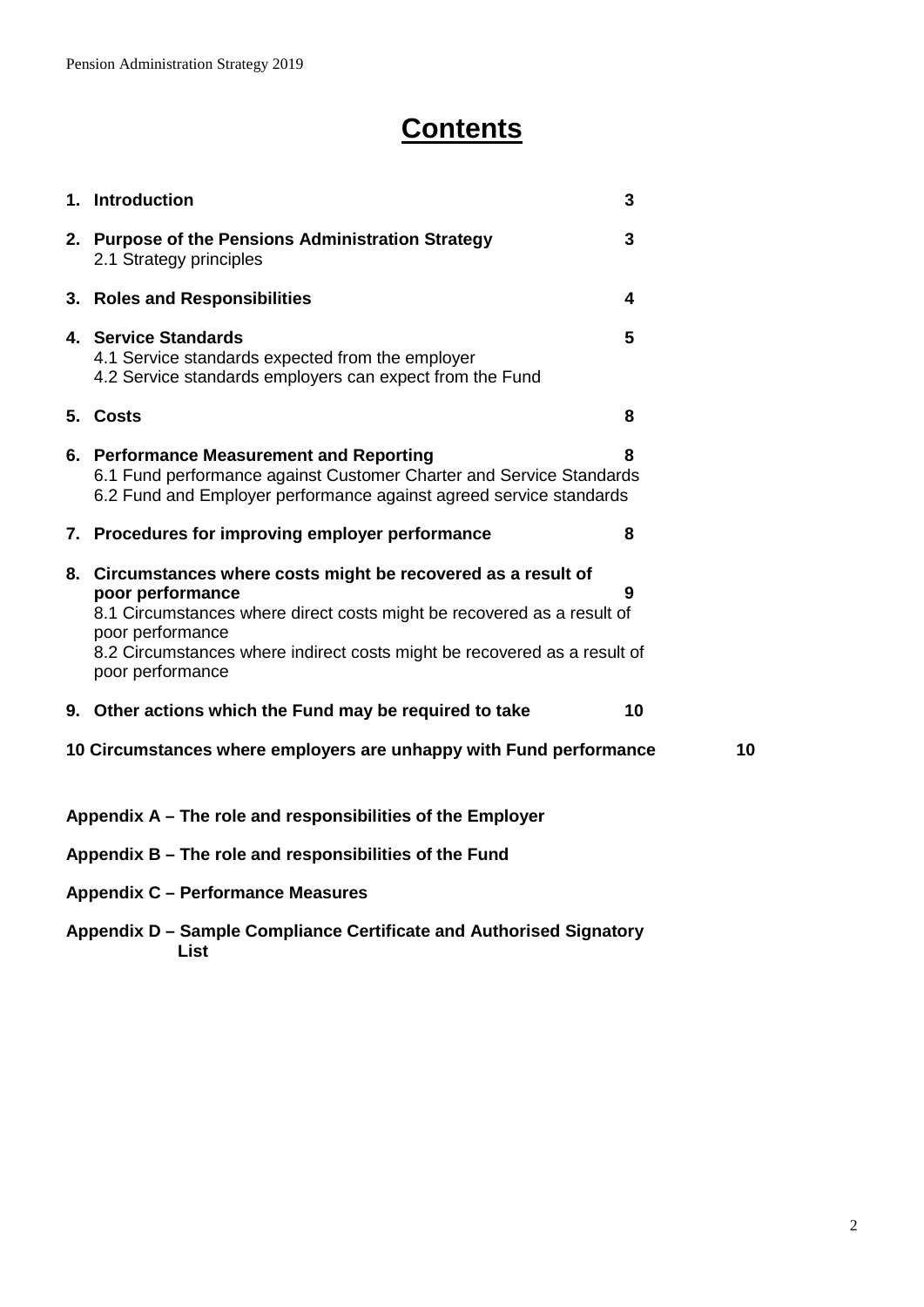## **Pension Administration Strategy**

#### **1** Introduction

The City of Edinburgh Council administers the Local Government Pension Scheme (the Scheme) on behalf of employers participating in the Scheme through the Lothian Pension Fund (the Fund), and the Scottish Homes Pension Fund. The Scheme is governed by statutory regulations.

References to the Fund should be regarded as meaning The City of Edinburgh Council as Administering Authority of the Lothian Pension Fund and Scottish Homes Pension Fund.

The scheme is governed by statutory regulations:

- The Local Government Pension Scheme (Scotland) Regulations 2018 (as amended);
- The Local Government Pension Scheme (Transitional Protections & Savings) (Scotland) Regulations 2014 (as amended);
- The Local Government (Discretionary Payments and Injury Benefits) (Scotland) Regulations 1998 (as amended).

In discharging their roles and responsibilities under these Regulations, the Fund and employers are also required to manage the Scheme in accordance with the Pensions Regulator's Codes of Practice and also comply with any pertinent overriding legislation, such as:

- The Pensions Act 1995 and consequential amendments
- The Occupational and Personal Pension Schemes (Disclosure of Information) Regulations 2013
- The Equality Act 2010
- The Freedom of Information Act 2000
- The Finance Act 2004
- The Public Service Pensions Act 2013
- The Pension Schemes Act 2015;

and take appropriate cognisance of any regulatory guidance or Code of Practice issued by:

- The Pensions Regulator
- Scottish Public Pensions Agency
- Scottish Government
- HMRC

The Fund is committed to providing a high-quality pension service to both members and employers and particularly to ensuring members receive their correct pension benefit entitlement. These aims are best achieved where the Fund and employers work in partnership and are clear about their respective roles and responsibilities. The quality of service provided to members is therefore dependent on both parties meeting high standards of accuracy and timeliness of information supplied.

#### **2 Purpose of the Pension Administration Strategy**

This document:

- sets out the roles and responsibilities of both the Fund and employer:
- specifies the level of services the parties will provide to each other and the performance measures used to evaluate them.

This strategy is an over-arching agreement between the Fund and all its employers, but it is also supplemented by a specific individual agreement in respect of the Scottish Homes Pension Fund.

This strategy has been produced in consultation with employers and is effective from 1 September 2019. The statement will be kept under review and revised where appropriate. Changes will be subject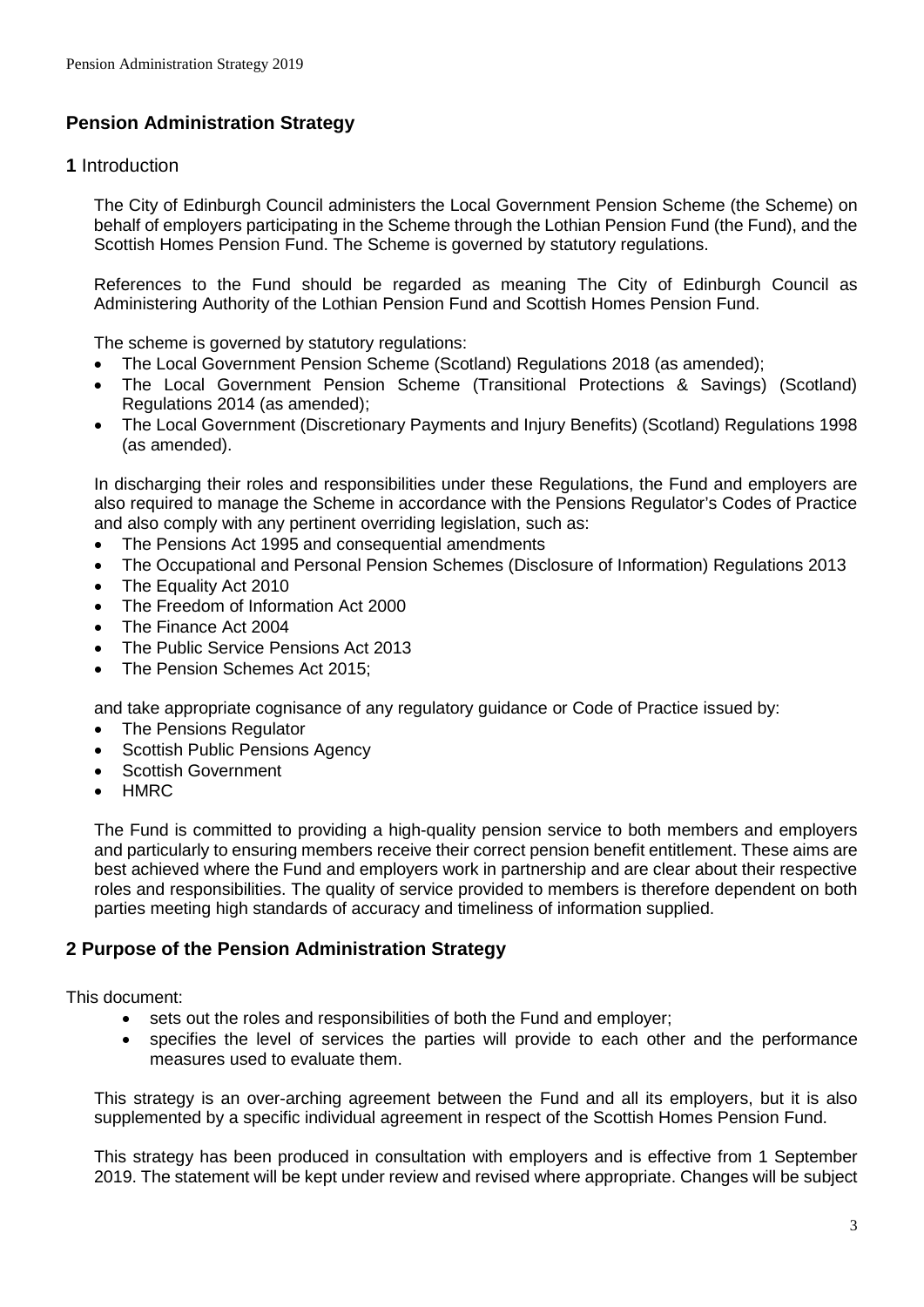to consultation with employers. The strategy will be published to all participating employers and the Scottish Ministers.

## **2.1 Strategy principles**

In agreeing this strategy, all parties commit to:

- achieving a high-quality pension service to employees;
- continually developing and improving efficient working arrangements;
- striving to exceed the Fund's service standards.

In addition, the Fund will:

- publish an annual report of performance
- provide all employers with information on their performance at least annually;
- keep the pension administration strategy under review.

#### **3 Roles and responsibilities**

Employers' duties, responsibilities and discretions are listed in Appendix A to this Strategy, and the Fund's duties, responsibilities and discretions are listed in Appendix B.

Full information and guidance on employer administrative responsibilities are set out in the Employers' Guide available from the Fund's website [www.lpf.org.uk.](http://www.lpf.org.uk/)

#### **4 Service standards**

#### **Service standards expected from the employer**

#### **General information**

Employers must provide the following information concerning their administration of the Scheme:

| <b>Information required</b>                                                                                                                                                                               | <b>Format</b>                                                     | <b>Timescale</b>                                                                                     |
|-----------------------------------------------------------------------------------------------------------------------------------------------------------------------------------------------------------|-------------------------------------------------------------------|------------------------------------------------------------------------------------------------------|
| Confirmation of<br>of named contact within the<br>employer who will act as<br>liaison with the Fund<br>understanding of<br>responsibilities and<br>statutory obligations under<br>the Scheme Regulations. | Completed compliance<br>statement signed by<br>designated contact | Annually                                                                                             |
| Policy statement on exercise of<br>discretionary provisions                                                                                                                                               | Copy of statement<br>signed by designated<br>person               | Following regulatory changes,<br>with revised statements sent<br>following any subsequent<br>review. |
| Confirmation of appointed person<br>designated to receive appeals from<br>members on 'first instance'<br>decisions taken by the employer<br>under the Regulations                                         | Contact details                                                   | As required                                                                                          |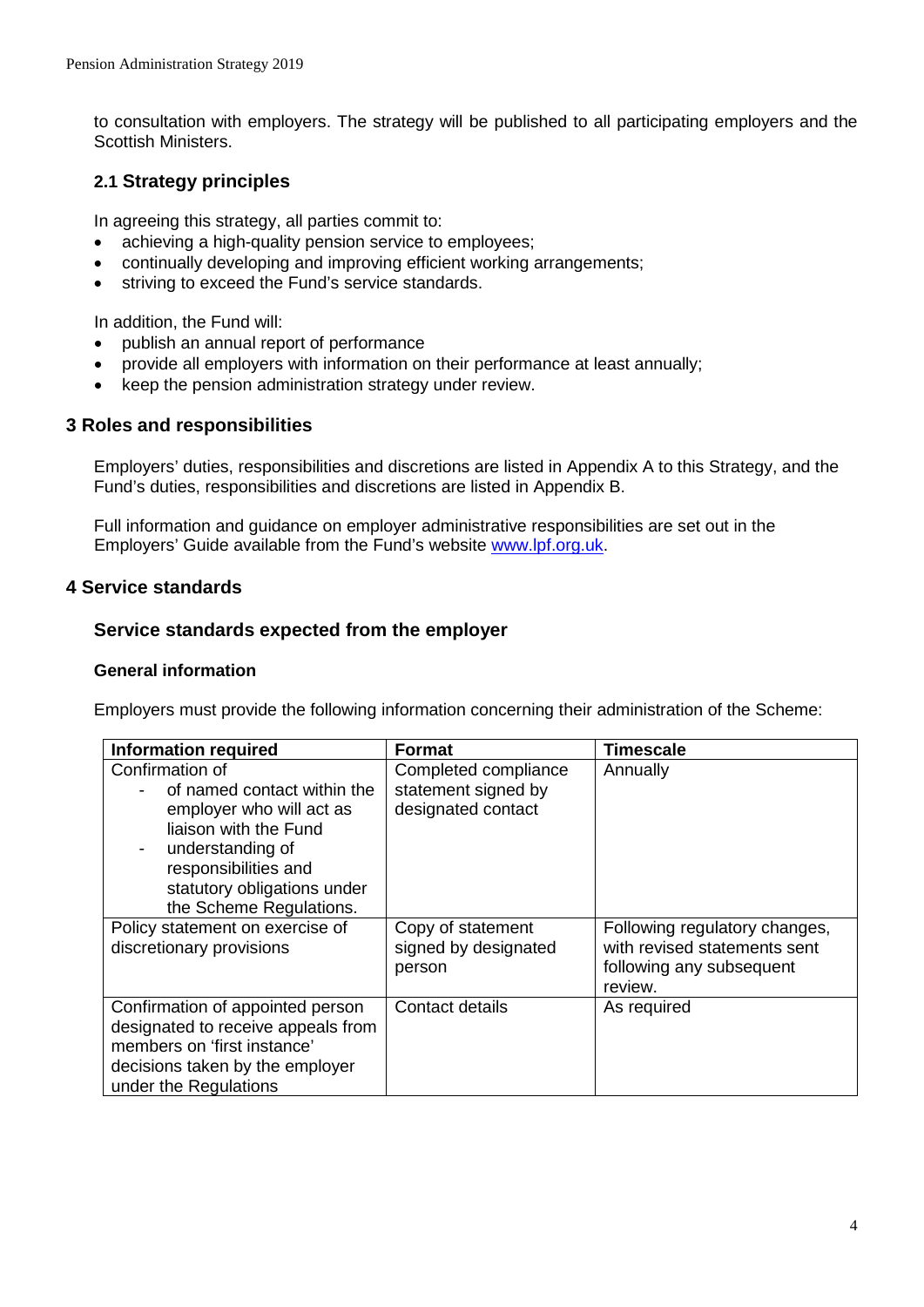#### **Membership information**

Information required relating to members must be provided using the Fund's secure online portals, i-Connect or Go Anywhere as noted below. The secure portals allow employers to send information using either on-line forms or via bulk process routines as specified below. The i-Connect system allows employers to review member information, highlighting discrepancies to allow the employer to rectify these before submission to the Fund.

For data protection reasons, member data should not be provided by e-mail.

Employers should provide the information below within the agreed timescales shown. More guidance on the information required is set out in the Employer Guide.

It is the employer's responsibility to provide correct information about their members. The Fund is not responsible for checking the accuracy of any information provided by the employer. However, the Fund will inform the employer of any differences between information provided by the employer and information already held.

#### **Payment of pension contributions**

Employers are responsible for collecting, paying over and accounting for the following:

| <b>Type of contribution</b>        | <b>Payment method</b>    | <b>Timescale</b>                     |
|------------------------------------|--------------------------|--------------------------------------|
| Member and employer pension        | Electronic payment       | By the $19th$ of the month           |
| contributions (including any       |                          | following deduction from pay         |
| additional member contributions    |                          |                                      |
| but not AVCs – see below)          |                          |                                      |
| <b>Member Additional Voluntary</b> | Electronic payment with  | By the 19 <sup>th</sup> of the month |
| Contributions (AVCs)               | information as specified | following deduction from pay         |
|                                    | by AVC provider          |                                      |

To assist in reconciliation of payments, employers must also provide the Fund with a completed AB1 form each month confirming the amount of contributions paid.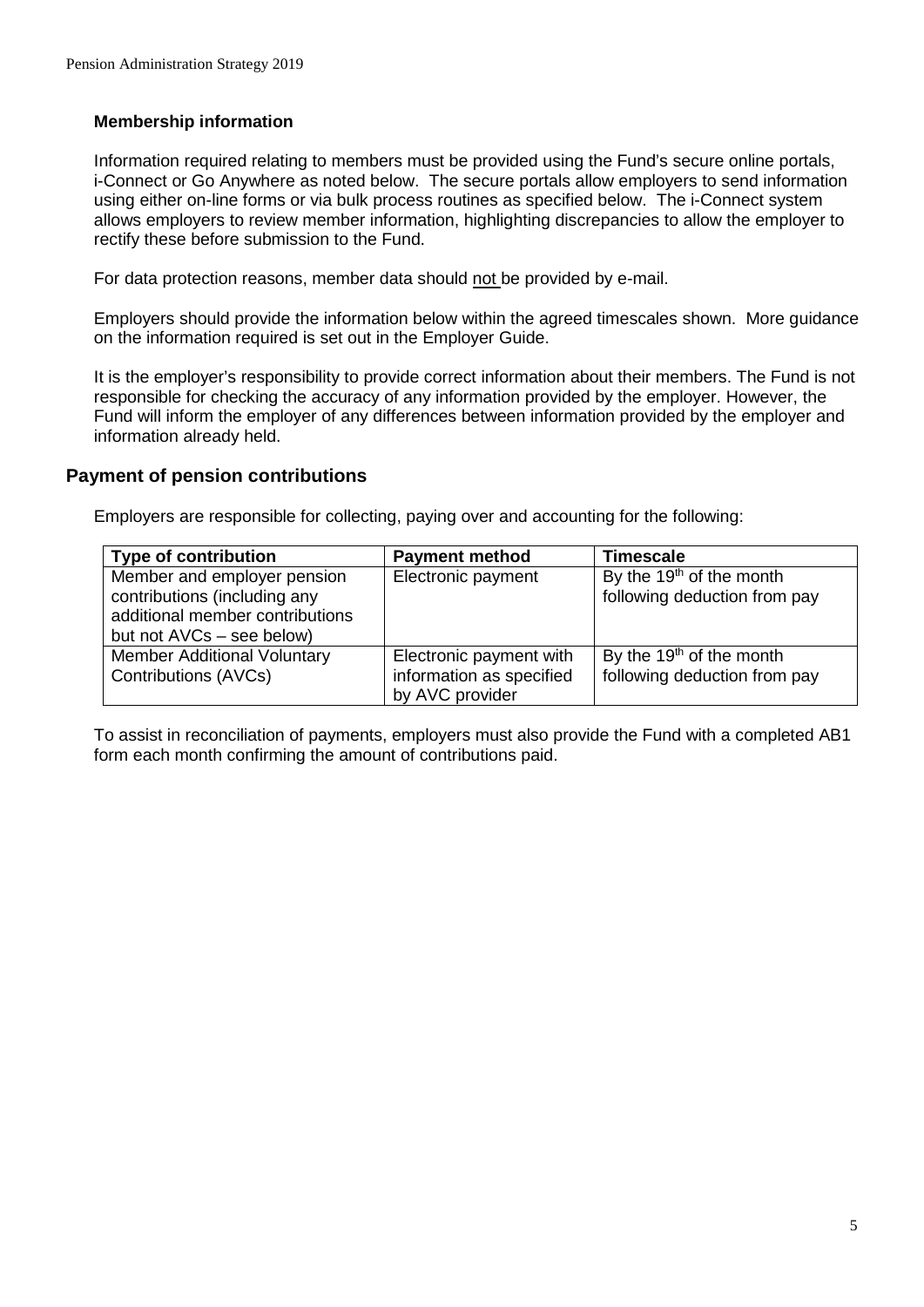## **Member forms**

For the following processes, forms are available for download from the Fund's secure online portal Go Anywhere within the folder 'Forms and Guides'. Completed forms and other relevant documentation (listed in the table below) should be submitted to the Fund by uploading to the secure online portal using the 'Upload' folder.

| <b>Process</b>                                                                                          | <b>Information required</b>                                                                                                                                                                                                                                                                 | <b>Timescale</b>                                                                                  |
|---------------------------------------------------------------------------------------------------------|---------------------------------------------------------------------------------------------------------------------------------------------------------------------------------------------------------------------------------------------------------------------------------------------|---------------------------------------------------------------------------------------------------|
| <b>Retirement</b>                                                                                       | Completed retiral form and where<br>appropriate also upload:<br>signed letter authorising<br>early payment of benefits<br>completed by authorised<br>signatory<br>previous year's pay<br>information via spreadsheet<br>found on Go Anywhere (if a<br>certificate of protection is<br>held) | At least 20 working days<br>before the member's date<br>of leaving.                               |
| <b>III Health Retirement</b>                                                                            | Completed retiral form and signed<br>ill-health certificate completed by<br>approved IRMP                                                                                                                                                                                                   | No later than 5 working<br>days after the member's<br>date of leaving                             |
| <b>Early leaver</b><br>(where the member is age 55<br>or over please process as a<br>retirement)        | Completed early leaver form or<br>cancellation of membership form<br>as appropriate and also upload<br>previous year's pay information if a<br>certificate of protection is held                                                                                                            | No later than 20 working<br>days after the member's<br>date of leaving                            |
| <b>Death in Service</b>                                                                                 | Completed death in service form<br>and upload a certified copy of<br>death certificate if available                                                                                                                                                                                         | No later than 10 working<br>days after the member's<br>date of death                              |
| Queries raised/further<br>information requested by the<br>Fund in dealing with a<br>member's retirement | Any further information as required<br>should be provided using the<br>online secure message form.                                                                                                                                                                                          | No later than 5 working<br>days after request for<br>information has been sent<br>to the employer |
| Any other queries (except<br>those relating to year end)                                                | Any further information as<br>required, using the online<br>secure message form or other<br>online forms or uploaded<br>documents as applicable.                                                                                                                                            | No later than 10 working<br>days after the query has<br>been sent to the employer                 |

#### **Annual contribution information**

The Scheme regulations require the Fund to issue annual pension forecasts to members no later than 31 August each year. To comply with over-riding legislation on pensions taxation, the Fund must also calculate pension input amounts to provide members with annual pension savings statements by 6 October each year. To ensure these timescales are achieved, employers must provide the following information:

| Type of return                 | Information required                  | <b>Timescale</b>                           |
|--------------------------------|---------------------------------------|--------------------------------------------|
| Year-end information (format)  | Sufficient year end                   | by the 19 <sup>th</sup> of April each year |
| will be specified by the Fund) | information to 31 <sup>st</sup> March |                                            |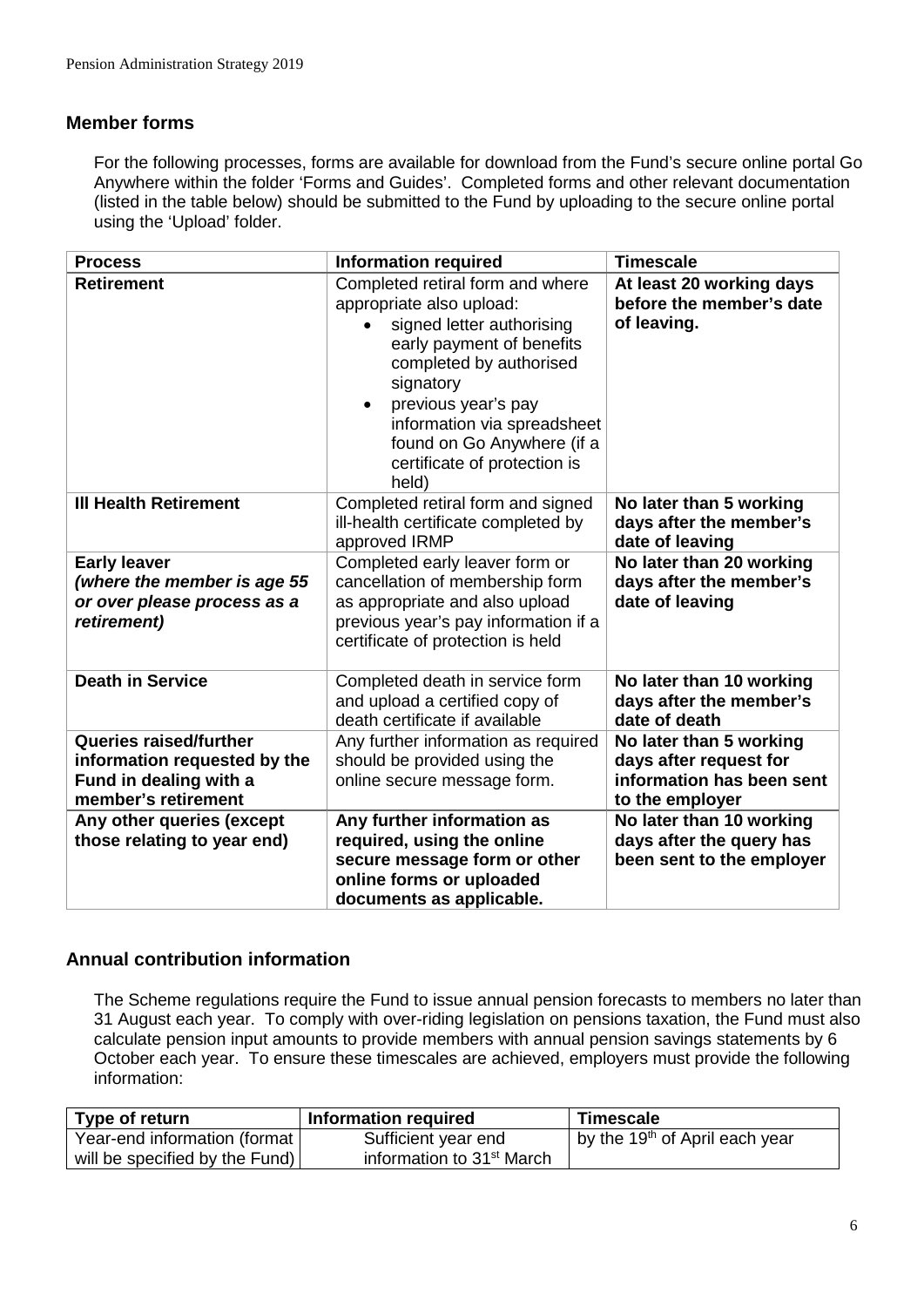|                                                                                              | as required by the<br>Scheme regulations.                                                                                                      |                                                                                   |
|----------------------------------------------------------------------------------------------|------------------------------------------------------------------------------------------------------------------------------------------------|-----------------------------------------------------------------------------------|
| Year end queries                                                                             | Any further information as<br>required using the online secure<br>message form or other online<br>forms or uploaded documents as<br>applicable | no later than 10 working days<br>after the query has been sent to<br>the employer |
| Further pay information<br>(format and members<br>affected will be specified by<br>the Fund) | Information required to enable the<br>Fund to work out members'<br>pension input amounts                                                       | Within two weeks of request<br>being made by the Fund.                            |

#### **Bulk processes**

For the following processes, i-Connect should be used to provide the information needed.

| <b>Process</b>          | <b>Information required</b>      | <b>Timescale</b>                           |
|-------------------------|----------------------------------|--------------------------------------------|
| New starts              | Information to create a new      | Within 20 working days of the              |
|                         | member record                    | month end in which the member              |
|                         |                                  | joins                                      |
| Change in circumstances | Details of new circumstances     | Within 20 working days of the              |
|                         | (including changes in working    | month end in which the change              |
|                         | hours, move to 50:50 section of  | occurs                                     |
|                         | the Scheme etc)                  |                                            |
| Monthly contributions   | Amounts of contributions paid by | By the 19 <sup>th</sup> of the month after |
|                         | each employee (including any     | these have been deducted from              |
|                         | additional contributions)        | pay                                        |

#### **4.1 Service standards employers can expect from the Fund**

The Fund aims to provide the information below within the agreed timescales shown. A reduced timescale may be agreed in exceptional cases at an employer's request. In such instances, this may lead to additional costs and these costs will be recharged to the employer.

#### **Employer requests**

- Once all required information is received, the Fund will provide the employer with ad-hoc estimates of benefits **within 10 working days** of the receipt of the request.
- Where more than 20 estimates are required, the employer should consult with the Fund to reach an agreed timescale.
- Multiple requests relating to an individual member may be restricted.
- Large bulk estimate exercises may incur a charge depending on timescales required.
- The Fund will respond to a pension-related query raised by employers **within 10 working days** of its receipt.

#### **Information to members**

- Annual newsletters, leaflets and other correspondence will generally be issued directly to members' home addresses. Letters can also be made available using the Member Self Service facility 'My Pension'
- Annual pension forecasts will generally be made available to members using the Member Self Service facility, however these can be sent directly to the member's home address on request.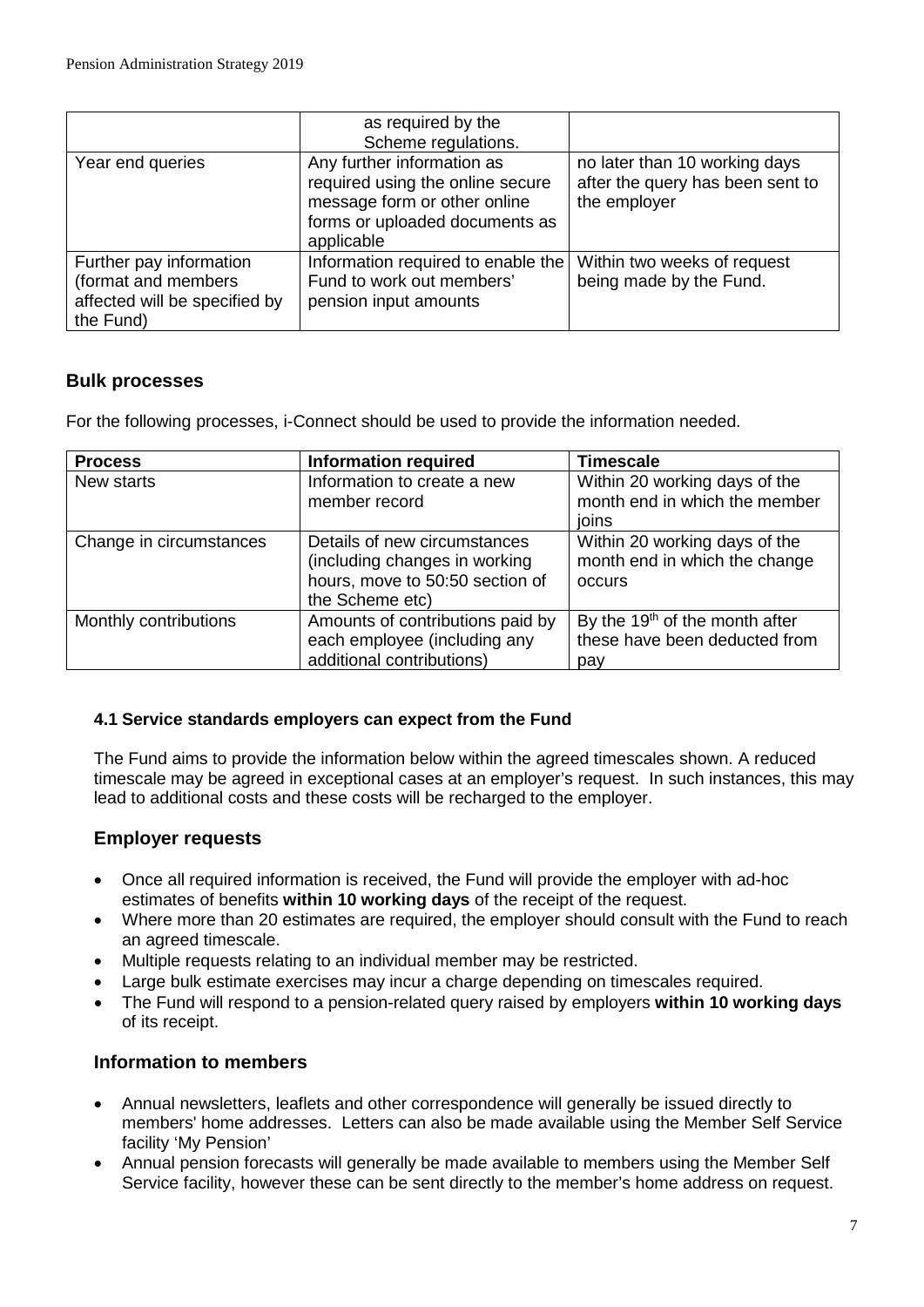- The Fund will advise employers of the general content and planned issue date of such material in advance.
- Where the Fund is unable (or it is not desirable) to distribute Fund information directly to members' home addresses, with the agreement of the employer, the employer shall distribute the information **within 10 working days** of its receipt.

## **General administration**

- As the body administering the Scheme on behalf of the employer, the Fund will consult with employers on major issues affecting their participation in the Fund and provide updates on relevant information through:
	- o website [www.lpf.org.uk](http://www.lpf.org.uk/)
	- o regular employer bulletins, including coverage of Pensions Committee and Pension Board meetings
	- o employer events
	- o Go Anywhere
- The Fund will provide requisite training, guidance and support to employer staff members that have pension related duties.
- The Fund will maintain and develop training information on i-Connect and Go Anywhere (user guides and training videos) as required.

## **5 Costs**

The Fund's charging policy is set out in the Funding Strategy Statement (FSS) which summarises the Fund's approach to funding liabilities. The FSS can be found on the Fund's website at [www.lpf.org.uk](http://www.lpf.org.uk/)

The costs of administration, including actuarial fees for routine work, are charged directly to the Fund. These costs are taken into account in assessing employers' contribution rates.

Where additional services (actuarial or other) are required by, or result from the actions of, the employer and costs are incurred by the Fund, the employer will be required to reimburse the Fund for the costs involved. Where appropriate, an estimate of these costs will be provided, and the employer's agreement obtained before instructing the service provider.

Where additional costs arise due to employers requiring information within reduced timescales (see section 4.2 above), an estimate of the costs will be provided in advance.

#### **6 Performance measurement and reporting**

#### **6.1 Fund performance against Customer Charter and Service Standards**

The Fund will carry out its duties and responsibilities to members in accordance with its service standards (as published within its "Customer Charter and Service Standards"). It will also monitor, measure and report on its performance against those standards and its performance targets.

#### **6.2 Fund and Employer performance against agreed service standards**

On a regular basis, the Fund will monitor, measure and report on both the Fund's and employers' compliance with the agreed service standards outlined in this document, on a total Fund basis, and will share that reportwith Employers. Individual reports will be produced on a quarterly basis for our larger employers and other employers will receive details of their own performance on an annual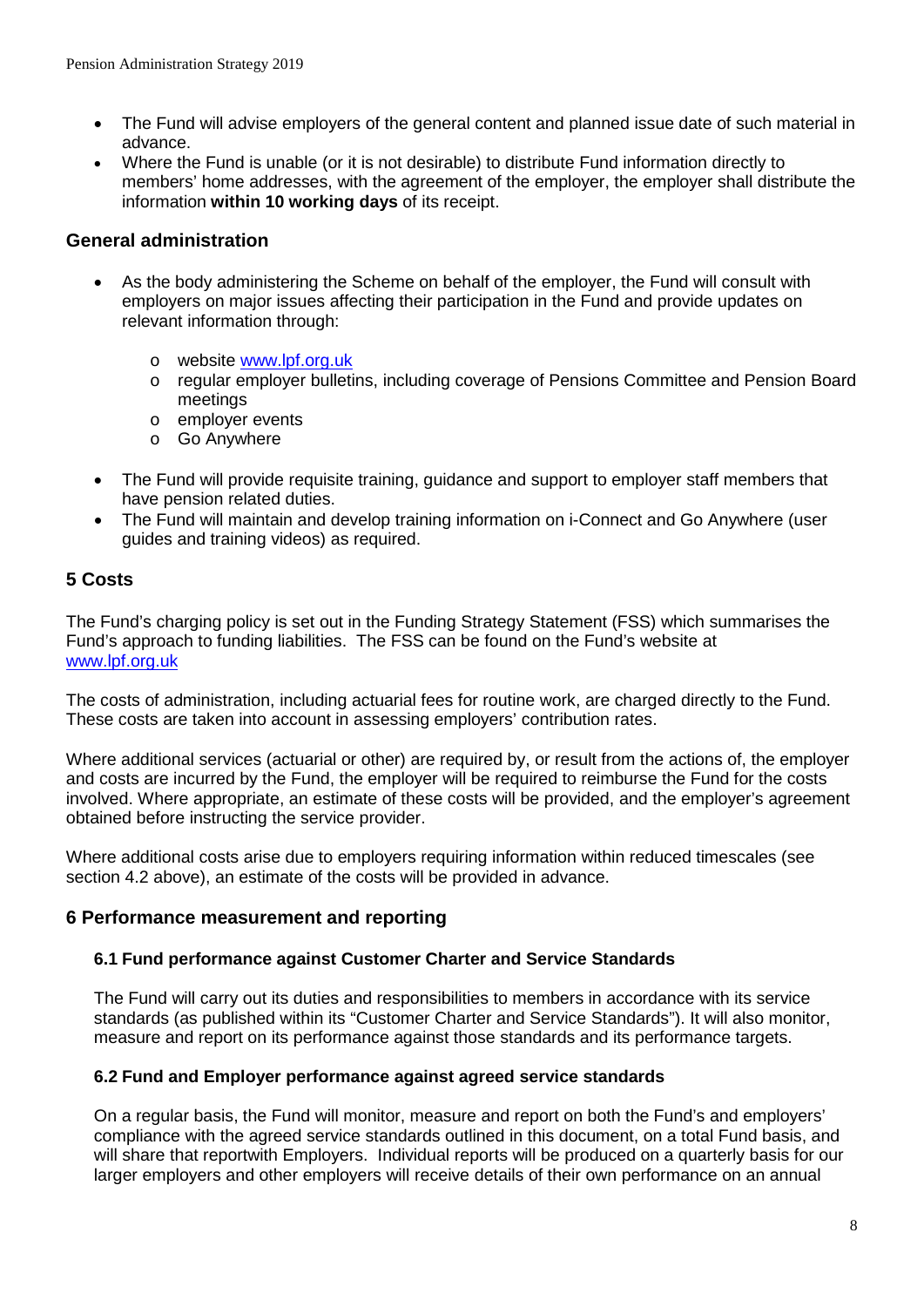basis, with more regular reports on request. Full performance measures to be reported are detailed in Appendix C.

## **7 Procedures for improving employer performance**

The Fund will seek, at the earliest opportunity, to assist employers in identifying any areas of poor performance. The Fund will:

- Provide regular reports of employer and Fund performance, identifying any areas for improvement (see section 6 above);
- Remind employers of the required standards (both regulatory and Fund);
- Provide training and guidance for employers (see section 4.2 above);
- Offer to meet with the employer to discuss the area(s) of poor performance and how they can be addressed.

#### **8 Circumstances where costs might be recovered as a result of poor performance**

The cost of administering the Fund is met by all employers, however when additional costs arise due to the poor performance of one employer, it is fair that these are attributed to the relevant employer.

#### **8.1 Circumstances where direct costs can be recovered from employers:**

- In the event of a failure to meet its requirements, under the Occupational Pension Schemes (Disclosure of Information) Regulations, the Fund may be penalised by the Pensions Regulator. If this failure is due to the default, omission or otherwise negligent act of the employer, the sum concerned will be recharged to the employer.
- Where any orders or instruction issued by The Pensions Regulator or the Pensions Ombudsman requires financial compensation or a fine to be paid from the Fund, or by any officer responsible for it, and it is due to the default, omission or otherwise negligent act of the employer, the sum concerned will be recharged to the employer.
- When considering financial awards for upheld complaints relating to compensation for distress or inconvenience, if the fault is due to the fault, omission or otherwise negligent act of the employer, a sum will be agreed in consideration with the levels of compensation awarded by the Pensions Ombudsman for similar cases and this will be recharged to the employer.

#### **8.2 Circumstances where indirect costs can be recovered from employers**

If as a result of an employer's poor performance, additional and disproportionate resources are deployed by the Fund, the cost of the additional resources may be recharged to the employer in accordance with powers available under Regulation 65 of the Local Government Pension Scheme (Scotland) Regulations 2018.

• In particular, the Fund will charge employers for the following failures:

| Failure to pay monthly contributions to the<br>Fund by the statutory deadline of 19 <sup>th</sup> of the<br>month following deduction of the contributions. | Interest calculated in accordance with<br>Regulation 66(4) of the Regulations |
|-------------------------------------------------------------------------------------------------------------------------------------------------------------|-------------------------------------------------------------------------------|
| Failure to provide the Fund with year-end                                                                                                                   | £200 initial fee plus 5p per active member per                                |
| return and fully completed AB2 schedule by                                                                                                                  | working day from 20 April to date return is                                   |
| 19 <sup>th</sup> April each year.                                                                                                                           | received.                                                                     |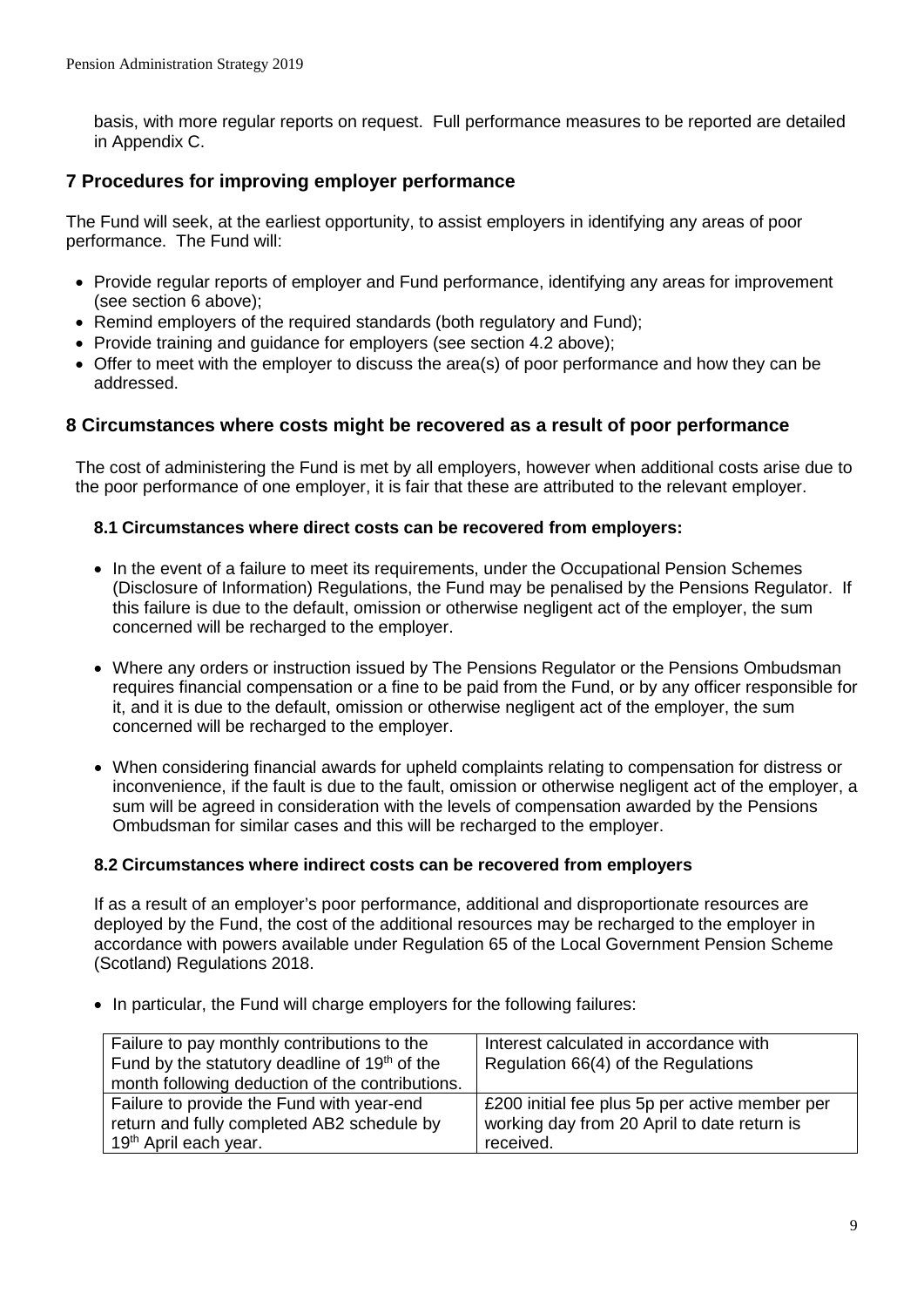| Failure to provide the Fund with information<br>required to calculate member(s) pension input<br>amounts (for pensions savings statements) by<br>the statutory deadline of 6 July following the<br>end of the tax year. | £200 initial fee plus £10 per member per<br>working day from 7 July to date information is<br>received.                                           |
|-------------------------------------------------------------------------------------------------------------------------------------------------------------------------------------------------------------------------|---------------------------------------------------------------------------------------------------------------------------------------------------|
| Failure to submit monthly contribution return<br>via i-Connect by 19 <sup>th</sup> of the month following<br>deduction of the contributions.                                                                            | £50 fee per occurrence plus 5p per active<br>member. Charges to be levied on an annual<br>basis at the discretion of the Fund.                    |
| Failure to provide the Fund with monthly<br>contribution return information using either i-<br>Connect online return or file extract.                                                                                   | £50 fee per occurrence plus 5p per active<br>member. Charges to be levied on an annual<br>basis at the discretion of the Fund from April<br>2020. |

In addition, where persistent and ongoing failure occurs in relation to other administration requirements and no improvement is demonstrated by an employer, and/or unwillingness is shown by the employer to resolve the identified issue(s), the following sets out the steps that will be taken in dealing with the situation in the first instance:

- The Fund will write to the Chief Executive (or equivalent) of the Scheme employer, setting out the area(s) of poor performance and the potential consequences including any costs which may be incurred.
- Where no improvement has been demonstrated by the employer, or where there has been a failure to take agreed action by the employer, the Fund will issue a formal written notice to the employer, setting out:
	- the area(s) of poor performance which have been identified
	- steps taken to resolve the problem(s)

and giving notice that additional costs may now be reclaimed.

- The Fund will explain the calculations of any loss or additional costs incurred by the Fund taking account of time and resources incurred in resolving the specific area of poor performance.
- The Fund will recharge the employer for these costs, setting out reasons for doing so, the basis of the calculation of the amount, and the relevant part of this statement which, in the Fund's opinion, has been contravened.

## **9 Other actions which the Fund may be required to take**

- The Fund may appeal to Scottish Ministers against a decision, or failure to make a decision, under scheme regulations by an employer.
- Where the employer fails to comply with statutory contributions payment requirements the Fund will inform the Pensions Regulator, as required of Scheme Administrators by the Pensions Act 1995.
- Where the employer's act or omission results in a material breach of the Fund's duties under the Pension Regulator's Code of Practice 14, the Fund will report this breach to the Regulator, providing details of the issue. Employers should be aware that the Pensions Regulator has powers to issue improvement notices to employers
- Where the employer fails to comply with their scheme duties etc., including
	- failure to make payment of contribution by  $19<sup>th</sup>$  of the month following deduction from pay;
	- failure to provide requisite year-end information to enable the Fund to produce an annual pension forecast to the member as required with the Pensions Regulator's Code of Practice;
	- failure to provide requisite information to enable the Fund to calculate the member's pension input amounts by the statutory deadline of 6 July following the end of the tax year,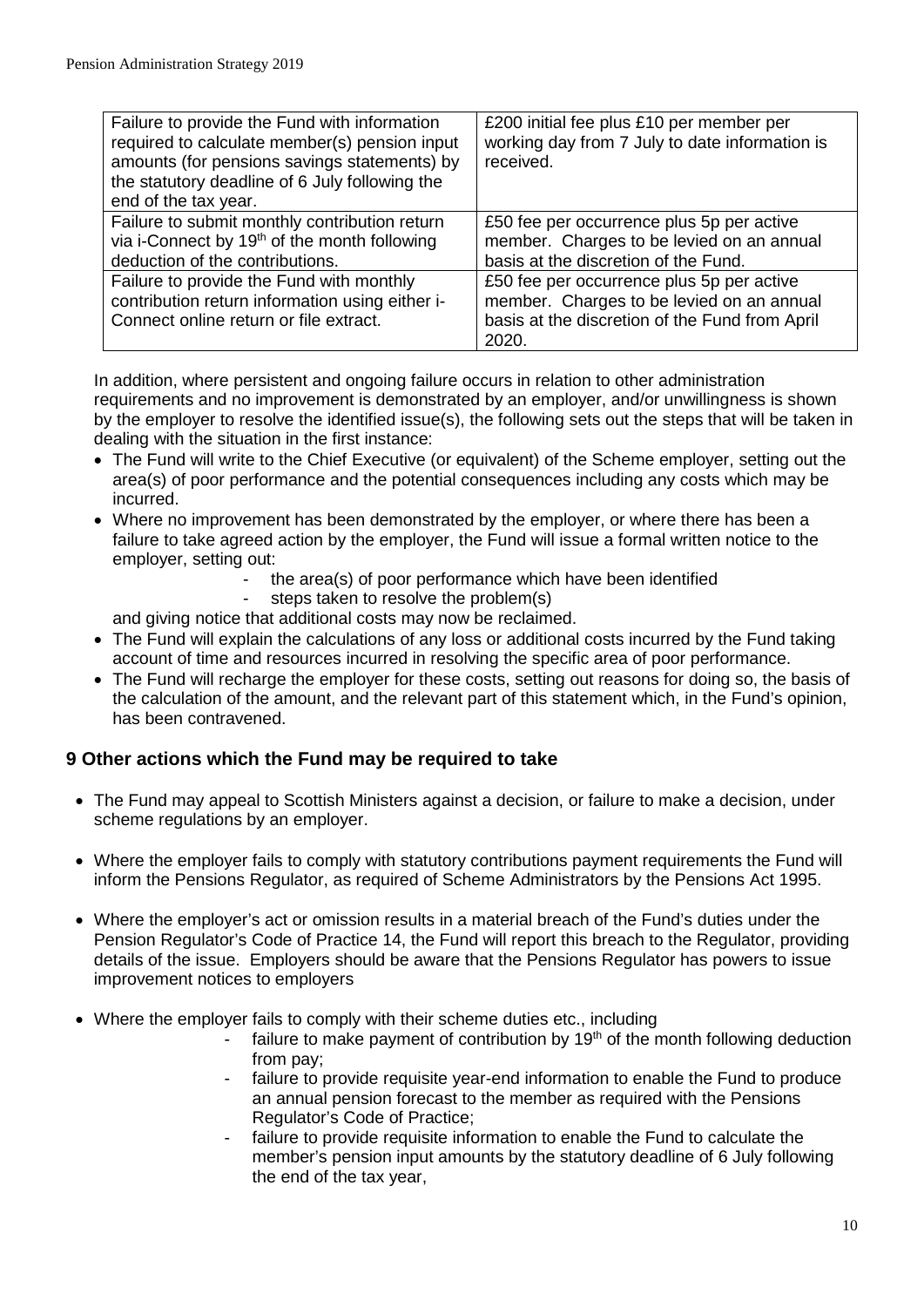the Fund reserves the right to notify the member(s) involved and to notify all members employed by the employer in the event of serious or persistent failure.

- The Fund will also include in the annual report details of emplovers who have failed to:
	- meet monthly contribution remittance standards during the year<br>- provide vear-end information by 19<sup>th</sup> April
		- provide year-end information by 19<sup>th</sup> April

#### **10 Circumstances where employers are unhappy with Fund performance**

The Fund is committed to provide a high quality of service to all customers, including employers, however it is acknowledged that issues may occur.

Where an employer is unhappy with Fund performance, this should, in the first instance be raised by contacting the Customer and Development Team at Lothian Pension Fund.

Where the issue cannot be resolved, then an employer should contact the Chief Executive Officer in writing to outline the issue. An investigation will be carried out and a reply sent within 10 working days.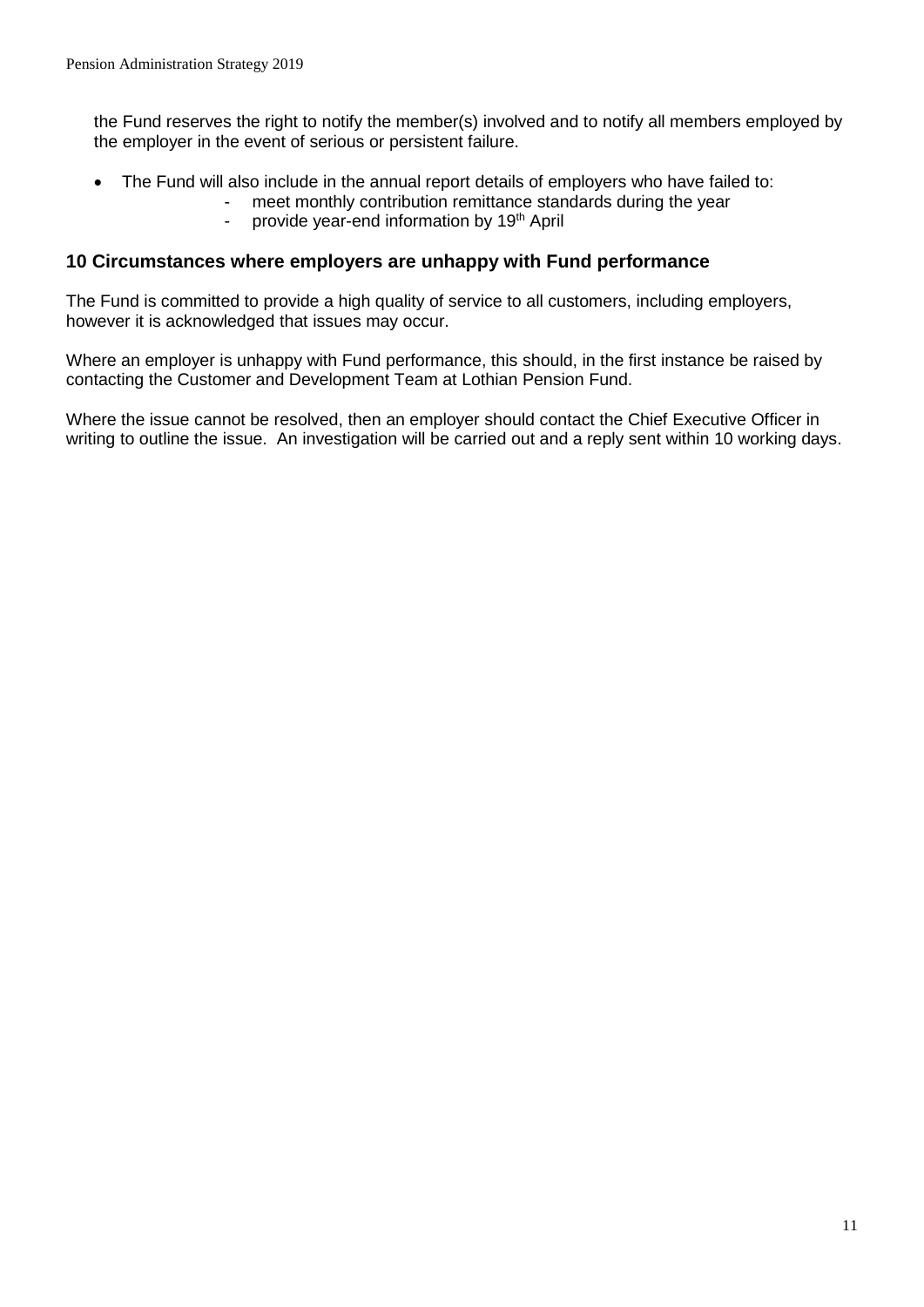## **APPENDIX A – the role and responsibilities of the Employer**

#### **1. Main duties under scheme regulations**

#### **New members**

- To decide those employees eligible to become members of the Scheme.
- If eligible, a new employee must be treated as a member unless he/she elects otherwise.
- To advise employees of their rights under Auto Enrolment legislation.
- To determine a member's pay for the purposes of pension contributions.

#### **During the course of a member's Scheme membership**

- To supply timely and accurate information to the Fund regarding new members, leavers and changes in employment required for pension administration purposes (as detailed in the Employer Guide).
- To determine annually a member's contribution rate on the basis of the member's rate of pensionable pay having regard to guidance issued by the Scottish Ministers and to deduct pension contributions from an employee's pay.
- To issue a Certificate of Protection of Pension Benefits if asked to do so by scheme member within 12 months of a material reduction in the member's pay, (or a restriction in the rate by which it may be increased), where the reduction or restriction arose otherwise than by virtue of the member's own volition. A copy of the Certificate must be kept on file, with another sent to the Fund.
- If a Certificate of Protection of Pension Benefits is issued, to keep a record of the member's pay for the period commencing 3 years before the effective date of the certificate and ending 10 years after the effective date of the certificate.
- To comply with relevant auto-enrolment legislation regarding members who have previously opted out of the Scheme and those who have elected for the reduced contributions option ('50:50' section), including auto-enrolling such members again as required.
- To use an Independent Registered Medical Practitioner (IRMP) qualified in Occupational Health Medicine, (who has been approved by the Fund), in determining ill-health retirement and provide the Fund with a relevant certificate where appropriate.

#### **General**

- To provide any member electing to pay reduced contributions ('50:50' section) with information about the effect on benefits of that election.
- To notify a member, in writing, whose rights or liabilities are affected by a 'first instance' decision made by the employer under the Regulations
- To appoint a person designated to receive appeals from employees on 'first instance decisions' taken by the employer under the Regulations.
- When issuing any statement issued to an employee relating to any decision made about the scheme, to include a notice drawing the employee's attention to their right of appeal under the LGPS. However, the Fund will normally issue, on behalf of the employer, a Statutory Notice detailing when a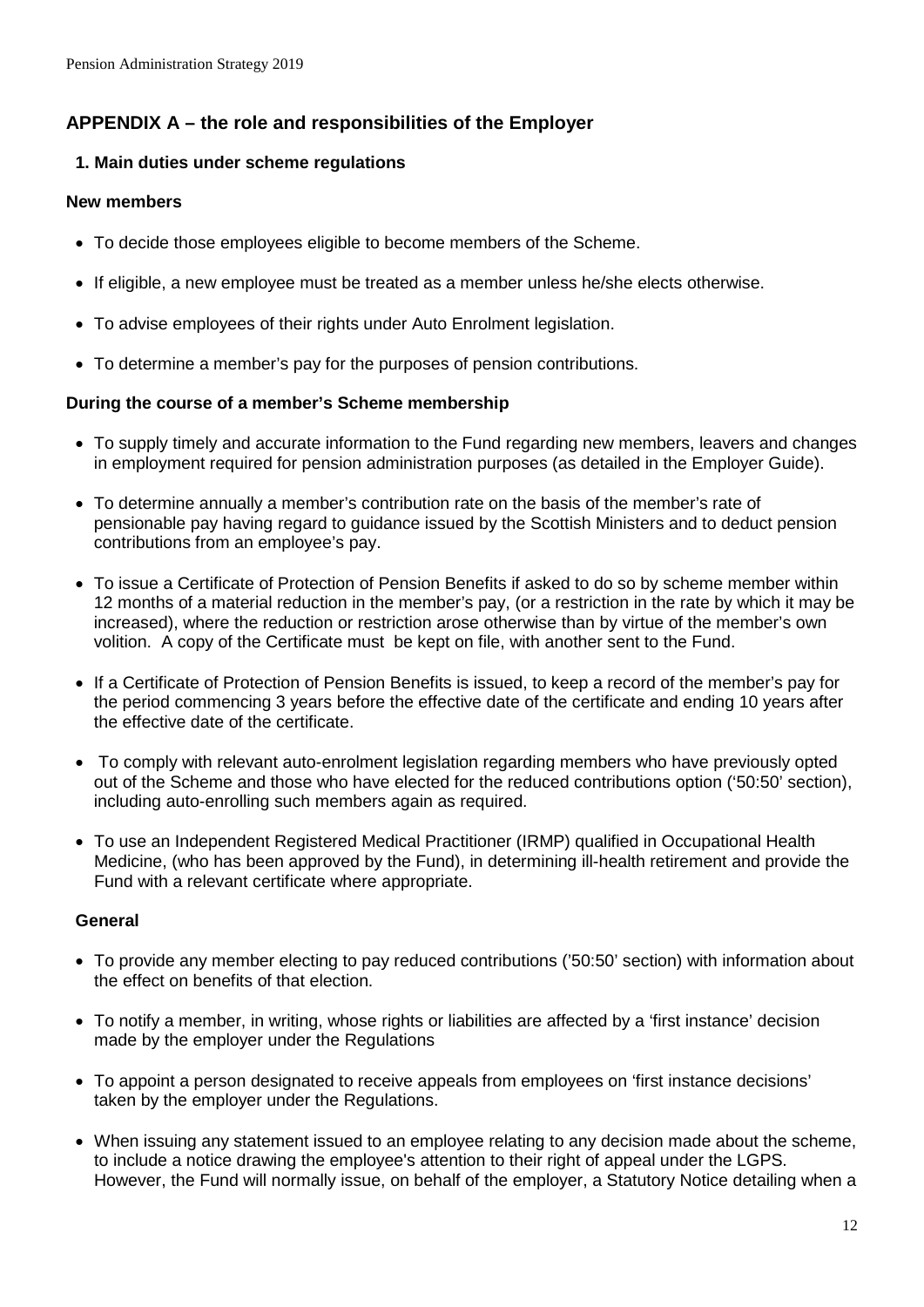member joins the Fund or where there is a change in a member's pension records. This Statutory Notice includes details of the employee's right of appeal against the decisions made at these times.

#### **When an employee leaves the Scheme**

- To determine a member's entitlement to benefit on cessation of scheme membership, employment or on a member's application for early release of benefits or flexible retirement and provide early retirement authorisation as and when appropriate.
- If an employee opts out of the Scheme within the timescale for auto-enrolment, the employer must:
	- ensure that pension contributions deducted previously are refunded previously
		- advise the Fund via the appropriate form that the employee has opted out and should be treated as never having been a member of the Scheme
- To determine final pay for the purposes of calculating benefits due from the Scheme.

#### **Payments**

- To collect, pay over and account for the deduction of the correct rate of pension contributions payable by both the members and the Employer by the 19<sup>th</sup> of the month following deduction from pay.
- If notified of a member's election to pay Additional Voluntary Contributions, to deduct from the member's pay the specified amount and to pay over those amounts to the relevant AVC provider by the 19<sup>th</sup> of the month following deduction from pay. To notify the Fund of any subsequent election to vary or cease paying AVC contributions.
- To provide a completed AB1 form detailing contributions made to the Fund and, where applicable the relevant in-house AVC provider. This should be provided to the Fund by the 19th of the month following deduction from pay.
- To ensure that final payments are deducted made to the provider before a member's retirement. So that retirement benefits can be paid on time, no AVC deductions should be made from the last month's salary.

#### **2. Responsibilities**

In addition to the duties above, the employer's responsibilities are summarised as follows:

#### **New employees**

- To provide prospective members with basic information about the Scheme using, where appropriate, material provided by the Fund.
- To ensure those not joining are fully aware of the benefits given up and that equalities principles are met.

#### **General administration**

• To maintain employment records for each scheme member for the purposes of determining membership and entitlement to pension benefits.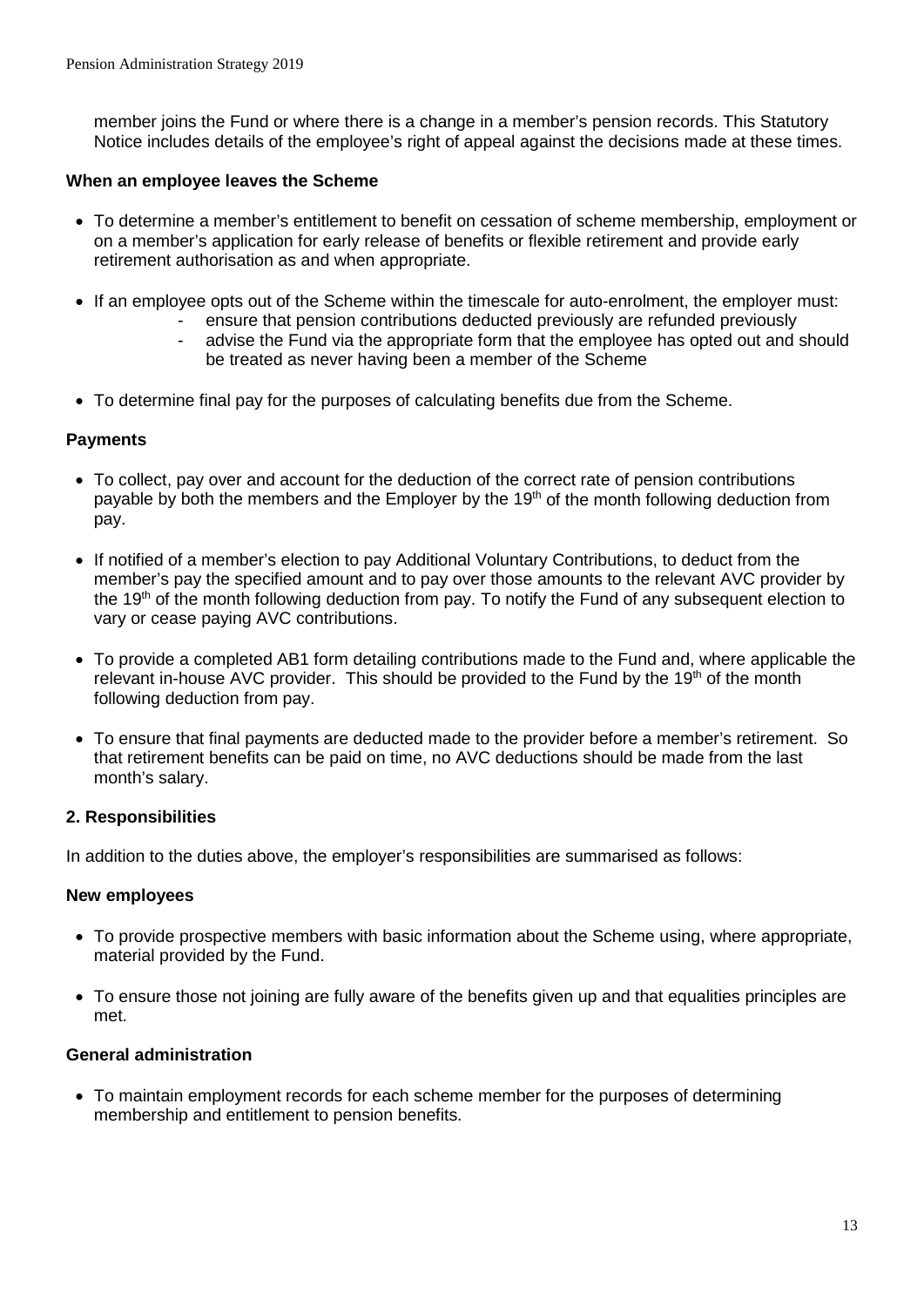- To decide whether to award additional benefits under the Discretionary Regulations. At the request of the employer, the Fund will calculate and pay the benefits arising as a result of the employer awarding additional compensatory years along with the main scheme benefits, and the employer will reimburse the Fund for all such amounts paid. Where the Fund is not reimbursed within the agreed timescale, the payment of such additional benefits may cease until the matter is resolved to the satisfaction of the Fund.
- To provide details of officers or representatives who are to receive employer communications issued by the Fund. Details should be kept up to date as necessary.
- To provide details of senior officers or representatives authorised to sign early retirement authorisation letters/memos.
- To ensure that sufficient HR and Payroll officers can access i-Connect and Go Anywhere in order to submit forms, monthly contribution returns and other information. Employers must also advise the Fund of any leavers or other staff to whom access should be permitted.

#### **Supplying information to the Fund**

- To ensure all information is provided as required regarding members' employment, using the secure online i-Connect and Go Anywhere portals. Personal member data should not be e-mailed to the Fund at any time. Data provided should comply with Data Protection legislation.
- To provide additional information as required for actuarial valuation, year-end exercises, datamatching or communication purposes. The specification for such exercises will be provided by the Fund and may, after consultation, be modified from time to time.
- To respond to Fund queries resulting from the annual year end routines by the date set out in Section 4.1 to facilitate the preparation of annual benefit statements.
- To provide any such information required to enable the Fund to work out members' pension input amounts by the date set out in Section 4.1.
- To ensure the Fund is informed about, and Government guidance is followed in respect of, any transfer of members in respect of an outsourcing of service arrangement, and any subsequent changes to that arrangement which would impact on those members.
- To inform the Fund of any planned changes to their pension provision for employees, including whether the scheme is open to new employees, bulk transfers of employments or any redundancy exercises as soon as known.
- Annual report and account information should be provided to the Fund within the timescales provided by the Fund.
- To maintain awareness and understanding of the Fund's Employer Guide, Governance Policy, Actuarial Valuation Reports and Funding Strategy Statement (FSS) and take part in consultations on strategic issues.
- Employers must complete and return a compliance certificate on an annual basis. This document confirms that employers understand their responsibilities and statutory obligations under the Scheme Regulations.

#### **Communication with members**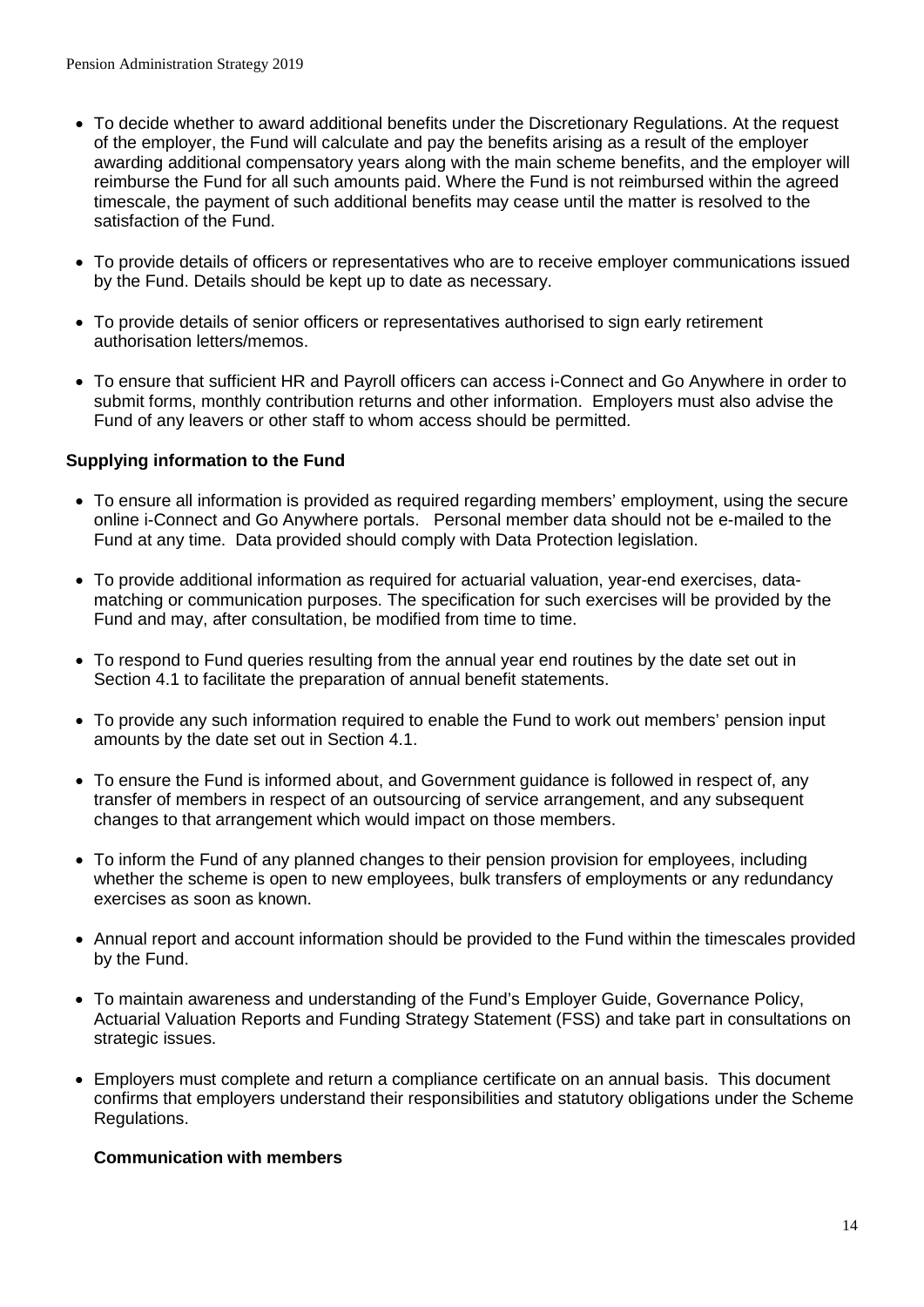• To inform members awarded additional compensatory years that the payment of the award will be subject to restriction should they take up further employment with an employer participating in the LGPS.

#### **Payments**

- To pay the Fund, by lump sum and within prescribed time limits, any amounts arising as a result of the employer's decision to increase total membership and/or increase annual pension under the Regulations.
- To pay the Fund, by lump sum payment and within prescribed time limits, any strain cost arising from a decision made by the employer to award early payment of benefits.
- To pay monthly contributions due to the Fund by electronic payment method.
- To account to HMRC for any tax liability on the total of all termination payments, including the lump sum element of any Compensatory Added Years awarded, made to employees over the allowed limit (currently £30,000).

#### **3. Discretions**

3.1 The employer must make, and keep under review, policies on the discretions available under the Scheme regulations. These policies must be contained and published in a policy statement. A copy of that statement, and any subsequent amendment to it, must be provided to the Fund. The current statement must also be made available to any scheme member upon request.

3.2 Employers who are Scheduled Employers (i.e. who are not participating by means of an Admission Agreement) must also make and keep under review policies as necessary under the Discretionary Regulations.

3.3 Other employers may adopt the provisions of the Discretionary Regulations in order to mirror the powers available to Scheduled Employers.

3.4 Guidance on preparing and establishing any policies is available from the Fund on request.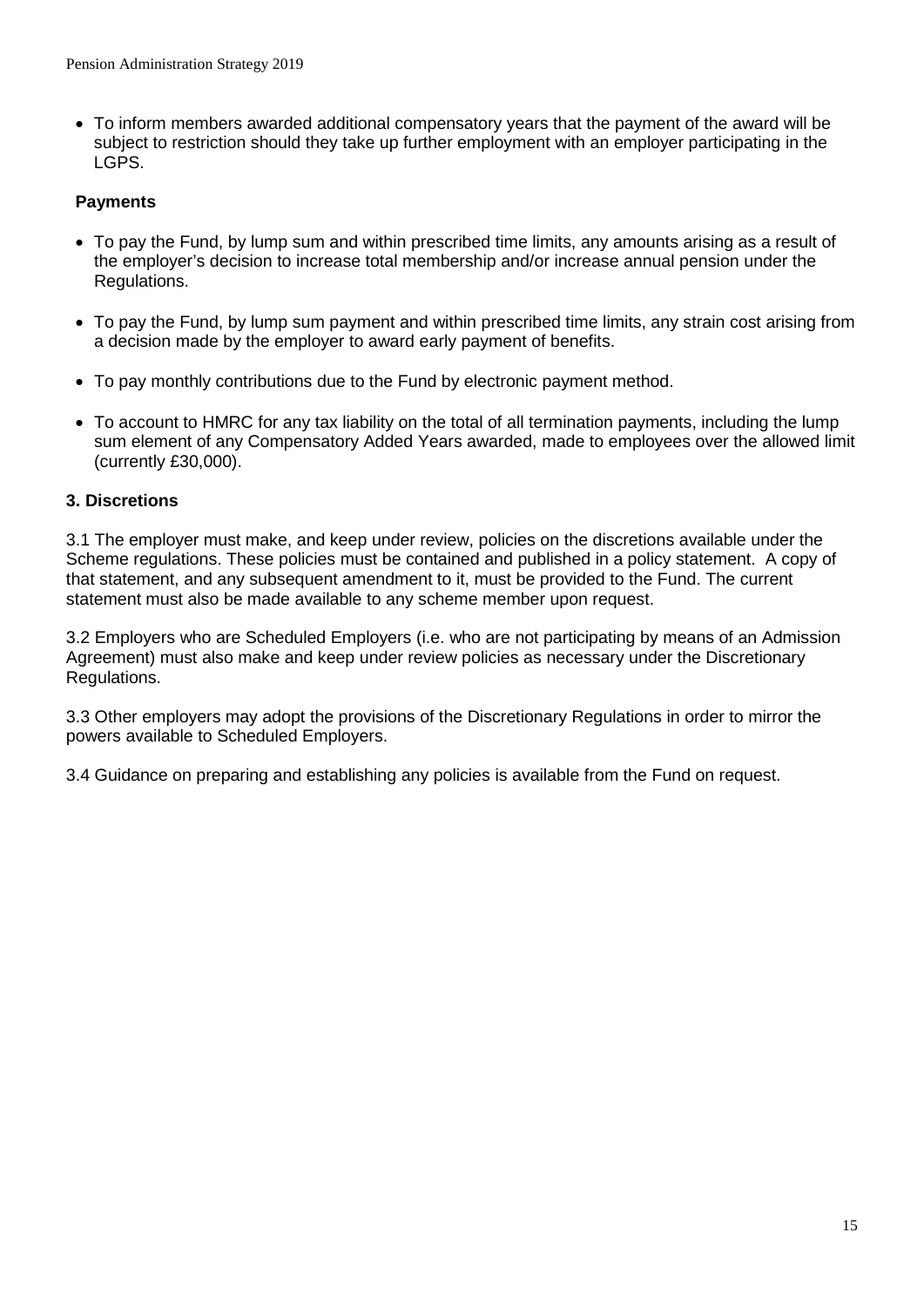## **APPENDIX B – the role and responsibilities of the Fund**

#### **1. Main duties under scheme regulations**

#### **Funding**

- To maintain the Lothian Pension Fund.
- To invest pension contributions received and account for and manage the Fund's assets.
- To arrange for the triennial actuarial valuation of the Fund and send copies of the resulting report to employers by the first anniversary of the valuation date.

#### **New members**

• To set up and maintain a record for each member which contains all the necessary information for the production of accurate benefit calculations.

#### **During the course of a member's Scheme membership**

- To decide how any previous service or employment of an employee is to count for pension purposes, and whether such service is classed as a 'period of membership'.
- To notify members of decisions regarding the counting of service or additional pension.
- To calculate and pay the appropriate benefits, based on the member's record, and the termination and pay details provided by the employer when a member leaves pensionable employment.
- To calculate and process transfers of members' pension rights inwards and outwards.
- To supply members with a Statutory Notice on commencing membership, or on an increase in membership following a transfer of pension rights.
- To supply survivor beneficiaries with notification of their entitlements including the method of calculation.

#### **General administration**

- To appoint a suitable person for the purposes of the scheme's internal dispute resolution procedure.
- To increase pensions annually in accordance with the provisions of Pensions Increase Acts and Orders.
- To produce annual pension forecasts for members.
- To produce and dispatch information relating to pension input periods to Scheme members in line with the statutory deadline (ie 6 October following the end of the tax year).
- To publish and review the Fund's Governance & Compliance Policy, the Fund's Communications Policy, Funding Strategy Statement and the annual report and accounts.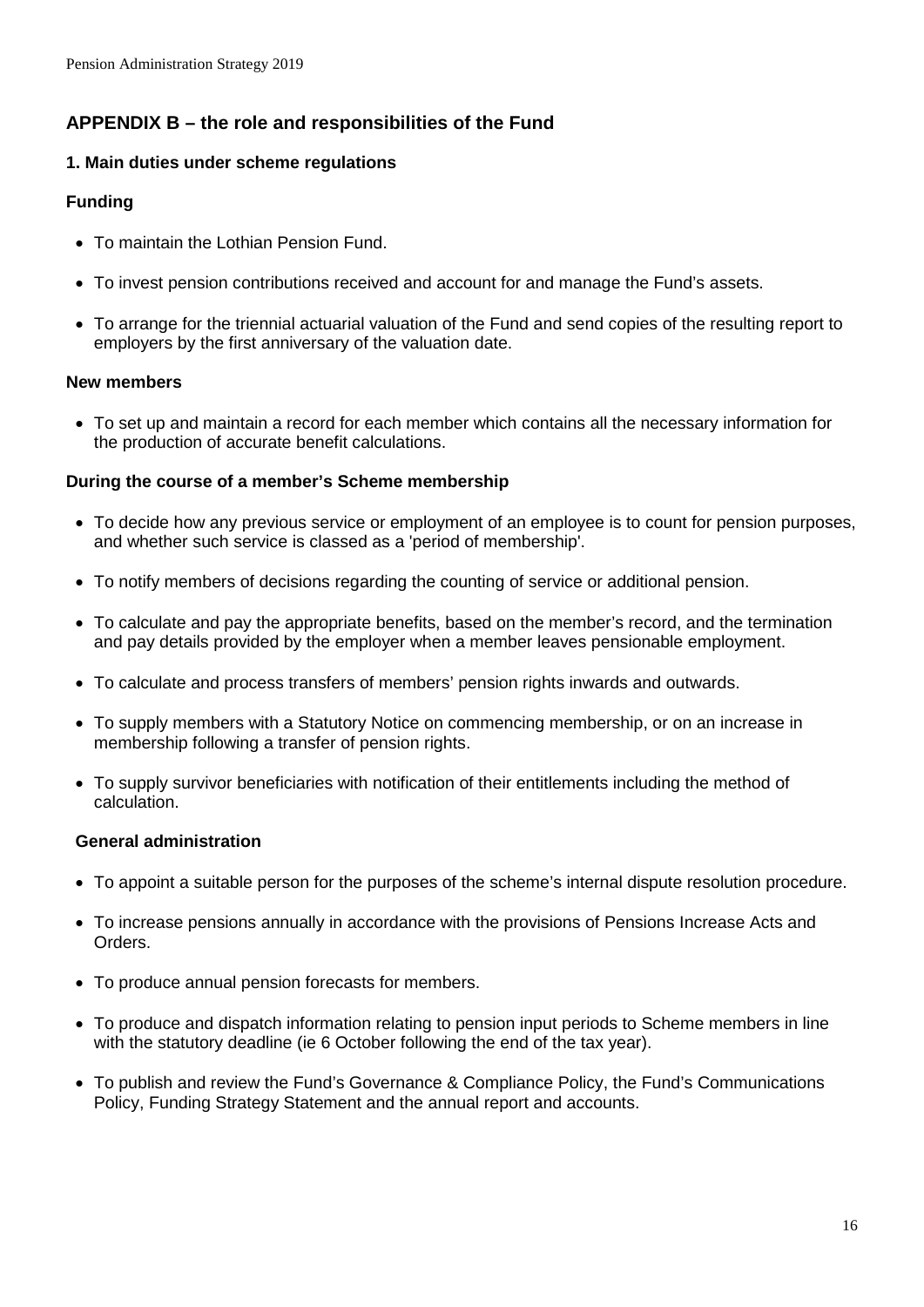#### **2. Responsibilities**

In addition, the responsibilities of the Fund in administering the Scheme are as follows:

- To appoint an actuary for the purposes of the triennial valuation of the Fund and to provide periodical actuarial advice when required.
- To appoint Additional Voluntary Contributions provider(s).
- To comply with any orders or instructions issued by The Pensions Regulator or the Pensions Ombudsman. Where the order or instruction requires financial compensation or a fine to be paid from the Fund, or by any officer responsible for it, and it is due to the default, omission or otherwise negligent act of the employer, the sum concerned shall be recharged to the employer (see 8.1 above).
- To provide forms, newsletters, booklets and such other materials as are necessary in the administration of the Scheme, for members and for use by employers.
- To provide accurate, timely data to the Fund actuary for the purposes of the triennial actuarial valuation of the Fund and for employer accounting reports (e.g. FRS102/IAS19) requested.
- Where appropriate, to pay benefits based on additional compensatory service awarded by an employer in accordance with the provisions of the Discretionary Regulations.
- To provide assistance to employers in regard to the pension implications of outsourcing services and to deal with any related bulk transfers of pension rights.
- To comply with HMRC reporting requirements regarding pension benefits. This includes providing HMRC with details of early leavers for contracting-out purposes
- To ensure that sufficient information is issued in the form of newsletters, booklets and other materials to satisfy the requirements of the Occupational Pension Schemes (Disclosure of Information) Regulations 2013.
- To ensure that steps are taken at all times to pay benefits to appropriate beneficiaries only and to reduce the possibility of fraud.

#### **Data**

- To ensure compliance with Data Protection legislation including use of appropriate secure data transfer methods.
- To approve employer users who request access to i-Connect and Go Anywhere and to maintain upto-date access rights and remove employer staff leavers (as notified by employers).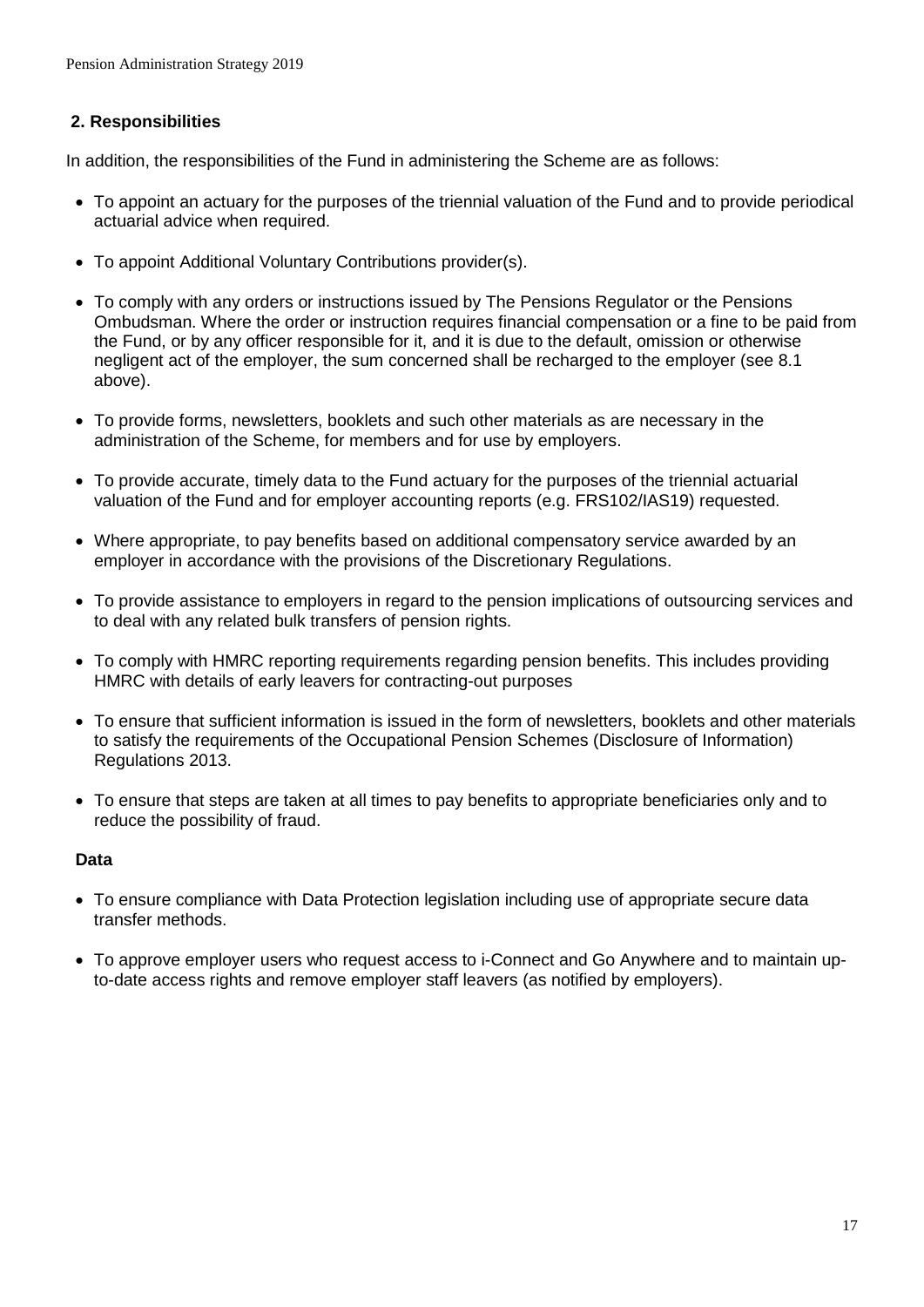## **3. Discretions**

Under the Scheme Regulations the Administering Authority must have a policy on certain regulations.

The Fund has published a policy statement which can be downloaded from the website [www.lpf.org.uk](http://www.lpf.org.uk/). This policy will be kept under review, and the Fund will consult with employers when making any changes.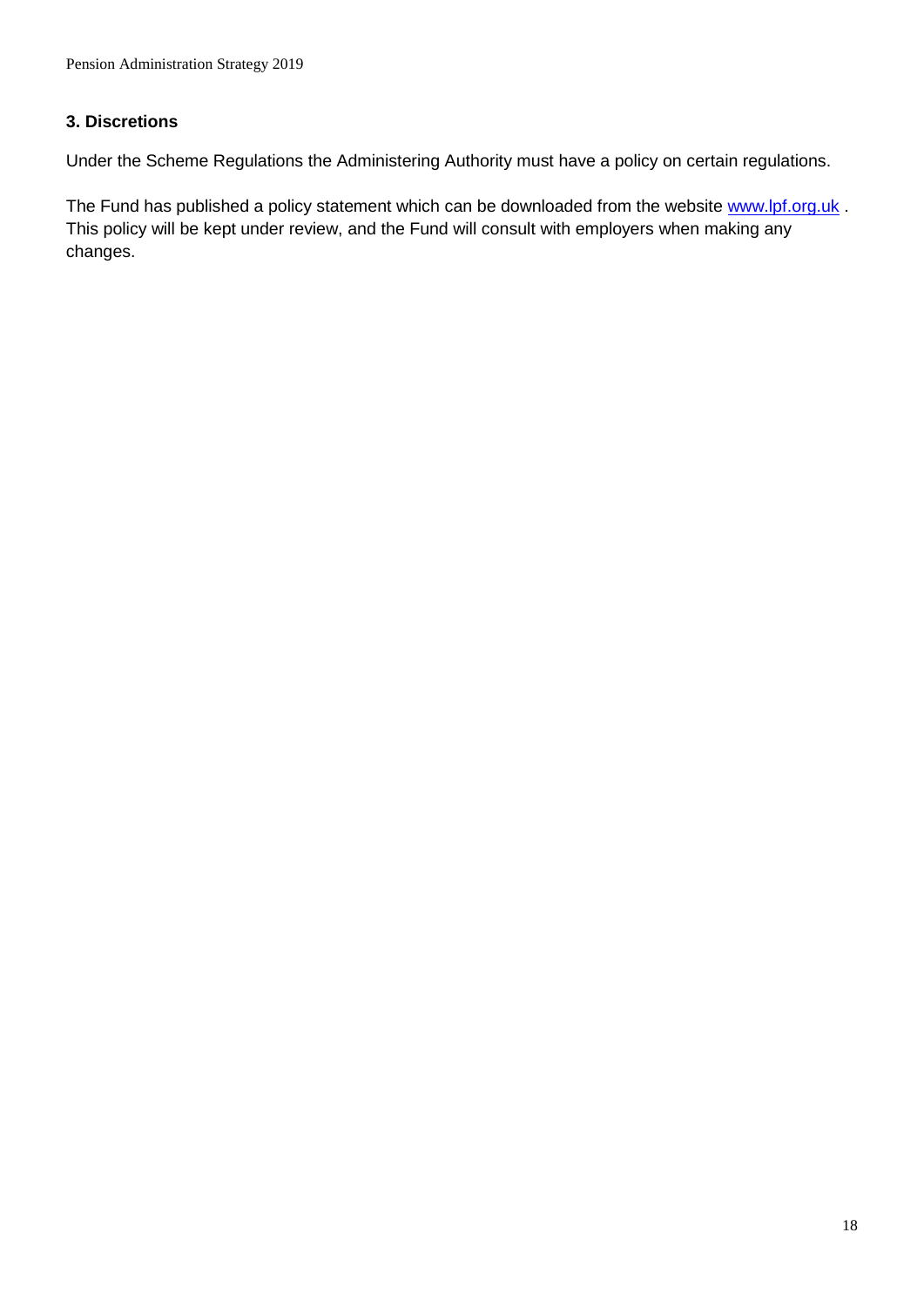## **APPENDIX C – Performance Measures**

## EMPLOYER PERFORMANCE MEASURES

#### Service Standards

| <b>Standard</b>                                        | <b>Number</b> | % in target | <b>Previous year</b><br>% in target |
|--------------------------------------------------------|---------------|-------------|-------------------------------------|
| New starts notification $-19$ working days following   |               |             |                                     |
| first month on payroll                                 |               |             |                                     |
| Changes notified – within 20 working days of leaving   |               |             |                                     |
| date                                                   |               |             |                                     |
| Retirement info – at least 20 working days before      |               |             |                                     |
| retiral                                                |               |             |                                     |
| Ill Health Retirements – no later than 5 working days  |               |             |                                     |
| d after retiral date                                   |               |             |                                     |
| Early leaver notification – within 20 working days of  |               |             |                                     |
| leaving date                                           |               |             |                                     |
| Death in service notification – within 10 working days |               |             |                                     |
| of date of death                                       |               |             |                                     |
| Query responses - within 10 working days               |               |             |                                     |
| Year-end queries - within 10 working days              |               |             |                                     |
| Receipt of information required to calculated pension  |               |             |                                     |
| input amounts for pensions savings                     |               |             |                                     |
| statements (if applicable) – within two weeks of       |               |             |                                     |
| request                                                |               |             |                                     |
| Contribution payments – by 19th of month following     |               |             |                                     |
| deduction of the contributions                         |               |             |                                     |
| Submission of monthly contribution returns via i-      |               |             |                                     |
| Connect processes                                      |               |             |                                     |

#### Other measures

| Area                               | <b>Number</b> |
|------------------------------------|---------------|
| Leaver Forms outstanding           |               |
| Year-end queries outstanding       |               |
| Monthly contributions paid on time |               |

| Area                                               | <b>Date</b><br>received |
|----------------------------------------------------|-------------------------|
| <b>Employer Policy – LGPS Regulations</b>          |                         |
| <b>Employer Policy – Discretionary Regulations</b> |                         |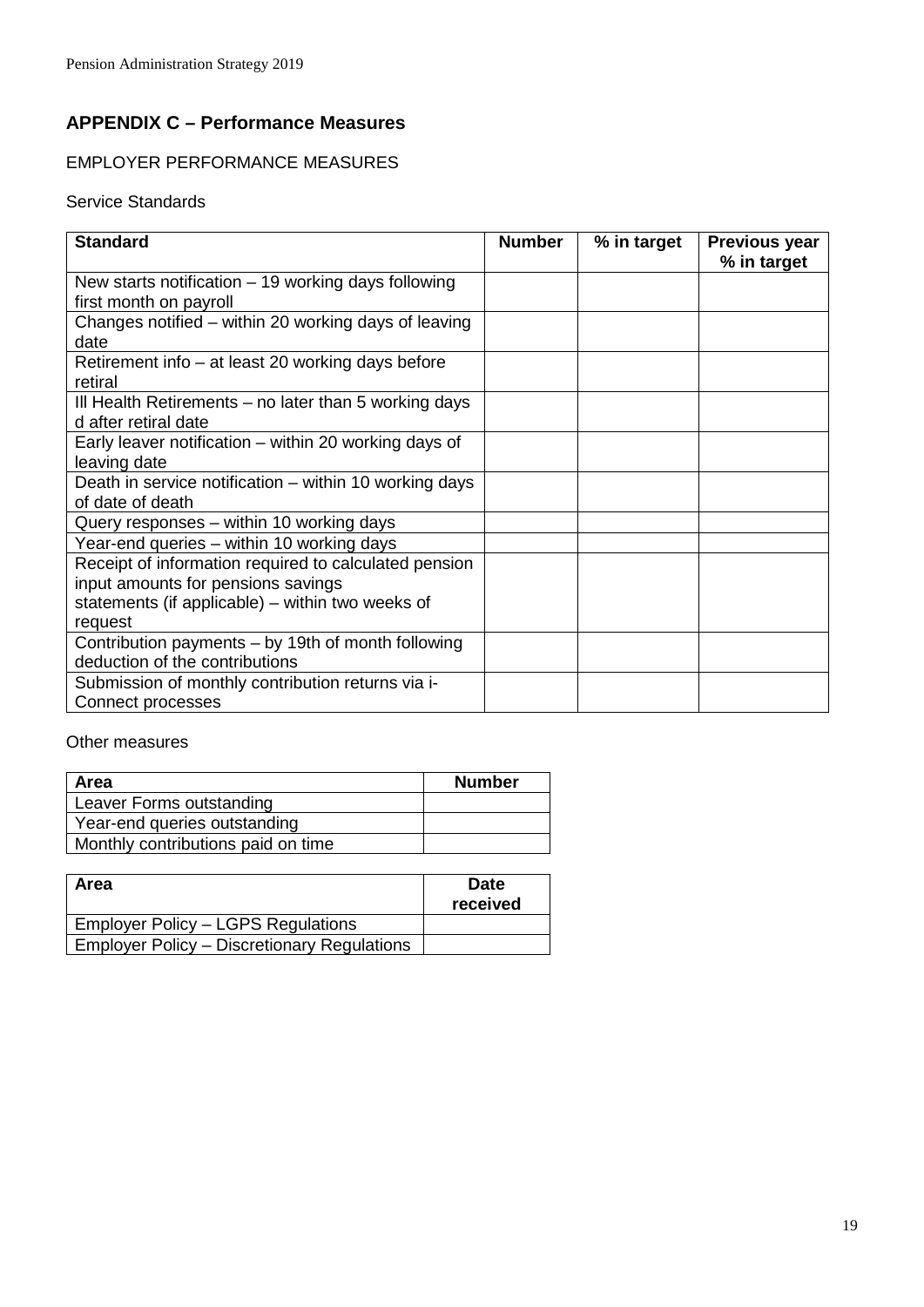#### ADMINISTERING AUTHORITY PERFORMANCE MEASURES

#### Service Standards

| <b>Standard</b>                             | <b>Number</b> | %age in<br>target | <b>Previous year</b><br>%age |
|---------------------------------------------|---------------|-------------------|------------------------------|
| Estimates supplied – within 10 working days |               |                   |                              |
| Query responses – within 10 working days    |               |                   |                              |

#### Other measures

| <b>Area</b>                     | <b>Number</b> | <b>Previous year</b> |
|---------------------------------|---------------|----------------------|
| <b>Employer Events</b>          |               |                      |
| <b>Employer Training events</b> |               |                      |
| Employer briefings              |               |                      |
| <b>Employer bulletins</b>       |               |                      |

Key Administration Tasks: as published within Lothian Pension Fund Customer Charter (latest period)

| <b>Task</b>       | Target | <b>Total received</b> | % Completed in<br>target | <b>Previous year %age</b> |
|-------------------|--------|-----------------------|--------------------------|---------------------------|
| New entrants      |        |                       |                          |                           |
| Early leavers     |        |                       |                          |                           |
| Retirements       |        |                       |                          |                           |
| Deaths in service |        |                       |                          |                           |
| <b>Transfers</b>  |        |                       |                          |                           |
| <b>Estimates</b>  |        |                       |                          |                           |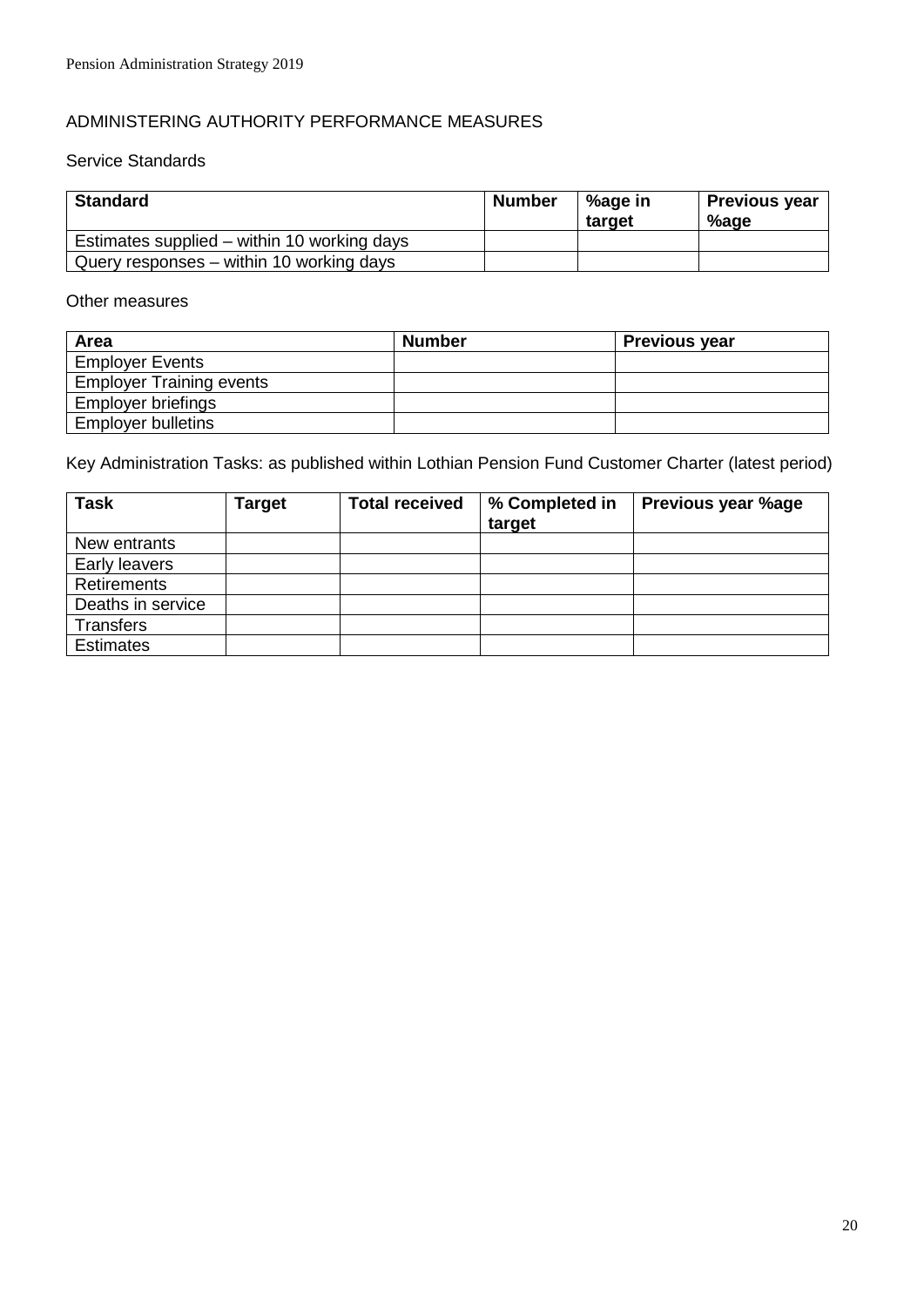## **APPENDIX D – Example Compliance Certificate and Authorised Signatory list**

# **Lothian Pension Fund Compliance Certificate**

On behalf of my organisation, I confirm that **I am the** named contact who will act as liaison with Lothian Pension Fund (LPF) within my organisation.

I understand that we have various **statutory obligations** in relation to the Local Government Pension Scheme (LGPS) and **employer obligations** under the Pension Administration Strategy.

I confirm (unless I have detailed otherwise and included the reason "why not" in the "additional information" box below) that:

- 1. **We calculate, apply and deduct tiered employee contribution rates** (and take account of benchmark rates for variable allowances) for each member employed by us in accordance with the statutory guidance. We specifically deduct and remit contributions separately in respect of each of our members' concurrent employments, using a unique pension's identifier number for each employment.
- 2. **We remit all contributions including employer contributions at the appropriate rate for the scheme year in question** to be received by LPF by the 19<sup>th</sup> of the month following the month of deduction and provide a completed AB1 form to allow reconciliation of the payment.
- 3. **We have notified our members of their tiered contribution rate** in writing (a payslip message is acceptable).
- 4. We deduct and remit additional regular contributions (**ARCs**) , additional pension contributions (APCs) and contributions in respect of the purchase of added years from our members where applicable.
- 5. We deduct and remit additional voluntary contributions (**AVCs**) to the Prudential or Standard Life and the payments are received by Prudential or Standard Life **by** the 19th of the month following the deduction from the member.
- 6. We provide a completed monthly contribution return ('AB1 form') by the 19th of the month following deduction from pay.
- 7. We deduct and remit additional voluntary contributions (**AVCs**) to the Prudential or Standard Life and the payments are received by Prudential or Standard Life **by** the 19th of the month following the deduction from the member.
- 8. We are aware of the various pension administration forms and spreadsheets available from the Go Anywhere online system and of what events cause their need to be completed and will submit them accurately within the required timescales.
- 9. We have **published an up to date employer policy statement** for all employer discretions under the LGPS Regulations and have forwarded this to LPF.
- 10. We are **keeping abreast of the range of material** available on [www.lpf.org](file://corpad.corp.edinburgh.gov.uk/departments/Fin/Invest/DivisionWide/Governance/Pensions%20Committee/2013/September%202013/Draft%20Documents%20September%20Pensions%20Committee%20&%20Audit%20Sub%20Committee/www.lpf.org) including the underlying legislation, the LGPS guide and the monthly Employer Bulletins.
- 11. We are aware of the various pension administration forms and spreadsheets available from **Go Anywhere** and of what events cause their need to be completed and will submit them accurately (and electronically through **[Go](https://portal.lothianpensionfund.org/pages/logon.aspx?ReturnUrl=%2f) Anywhere** as required) within the required timescales.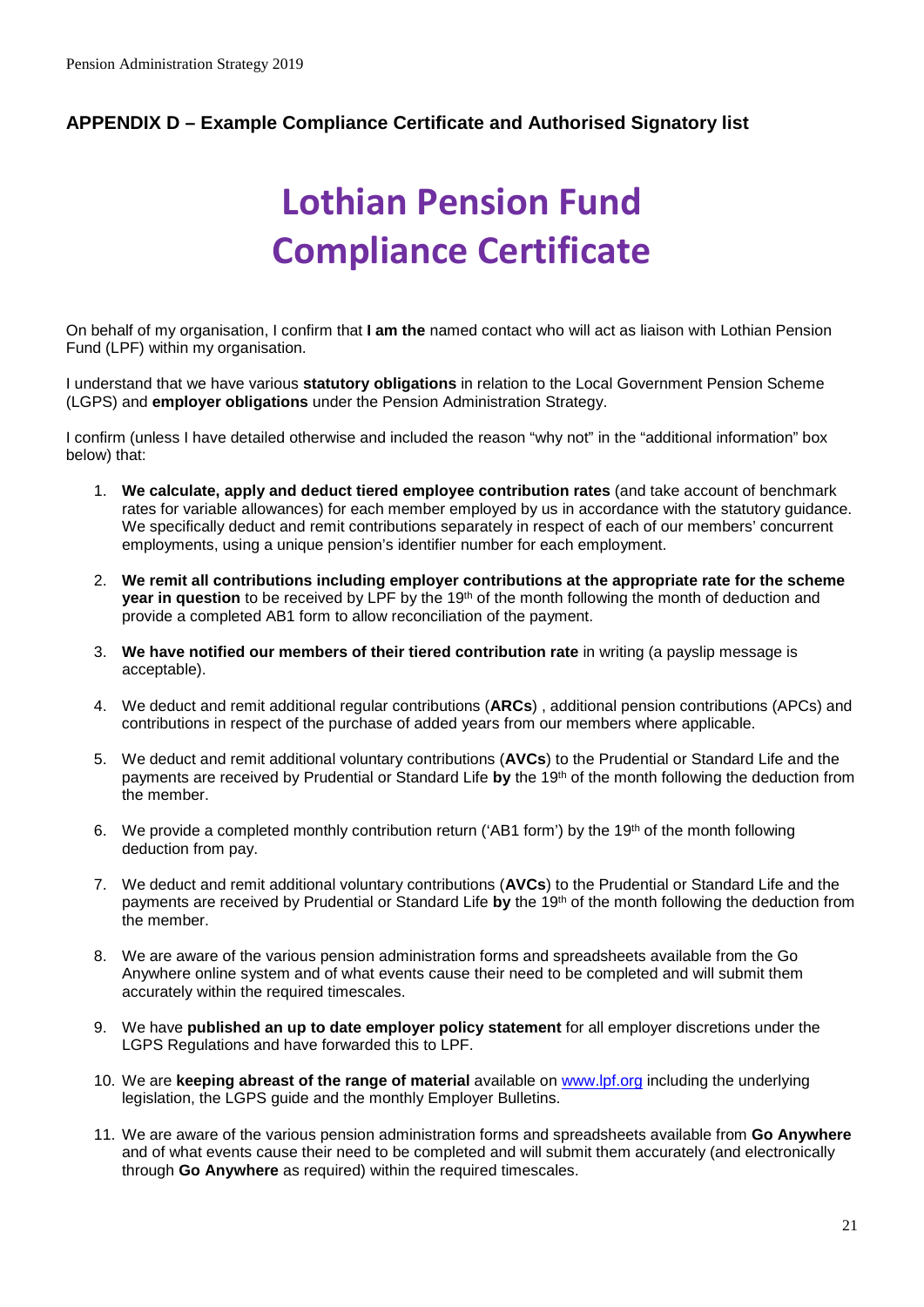- 12. We have **published an up to date employer policy statement** for all employer discretions under the LGPS Regulations and have forwarded this to LPF.
- 13. We are **keeping abreast of the range of material** available on **[www.lpf.org.u](http://www.lpf.org.uk/)**k and on **Go Anywhere** including the underlying legislation, the LGPS guide and the monthly Employer Bulletins.
- 14. We will complete the authorised signatories form attached and return it fully completed by **31 July**. Where there is a change in authorised signatories we will tell Lothian Pension Fund within a month of the change by submitting a revised form. We will keep our i-Connect and Go Anywhere contacts list up to date.

| Organisation:         |                                                      |
|-----------------------|------------------------------------------------------|
| Name (please print):  | (Optional) Secondary contact<br>Name (please print): |
| <b>Position held:</b> | <b>Position held:</b>                                |
| Telephone no:         | Telephone no:                                        |
| e-mail address:       | e-mail address:                                      |
| Date:                 | Date:                                                |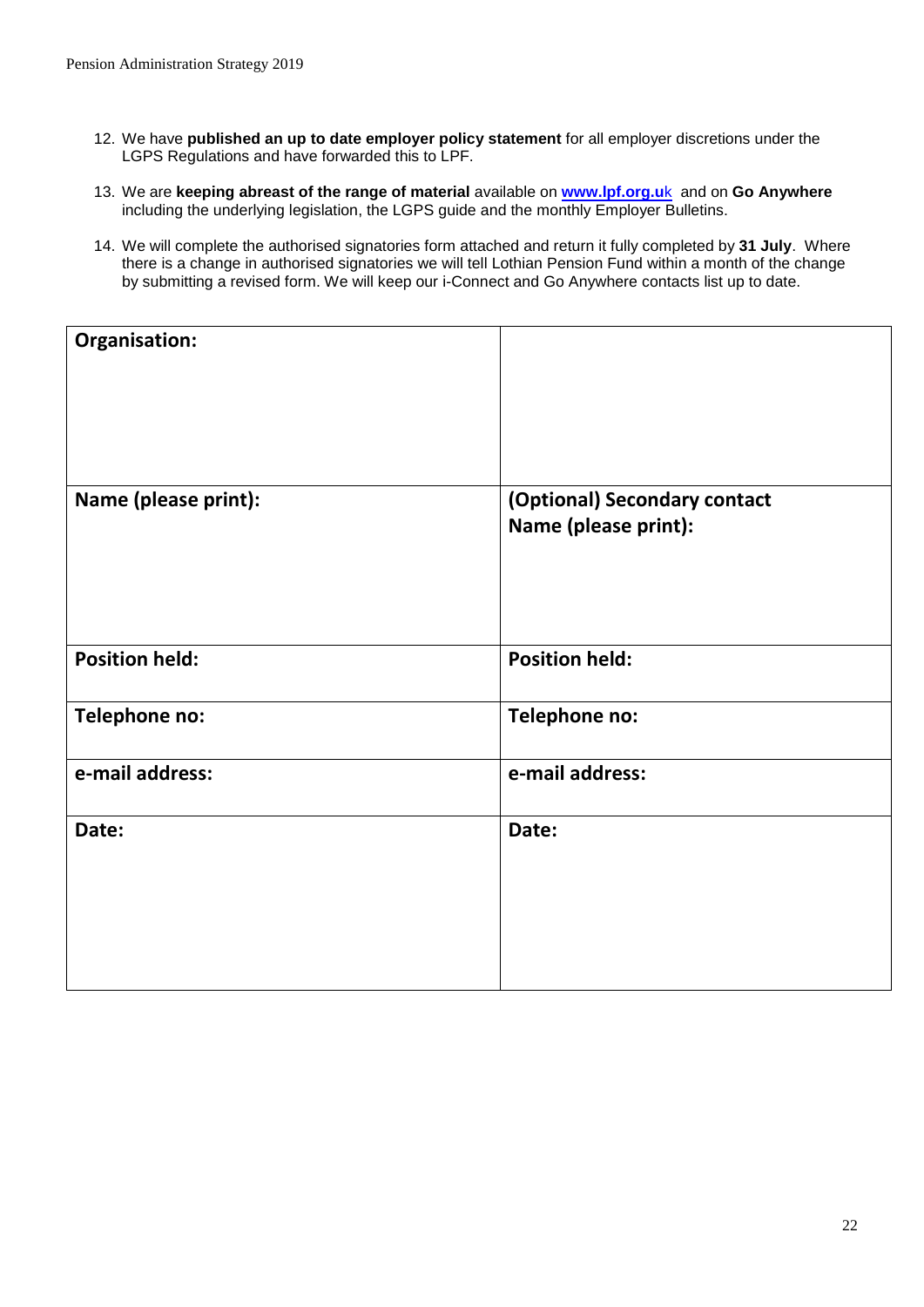## **Additional Information**

*(Signatories form follows on next page)*